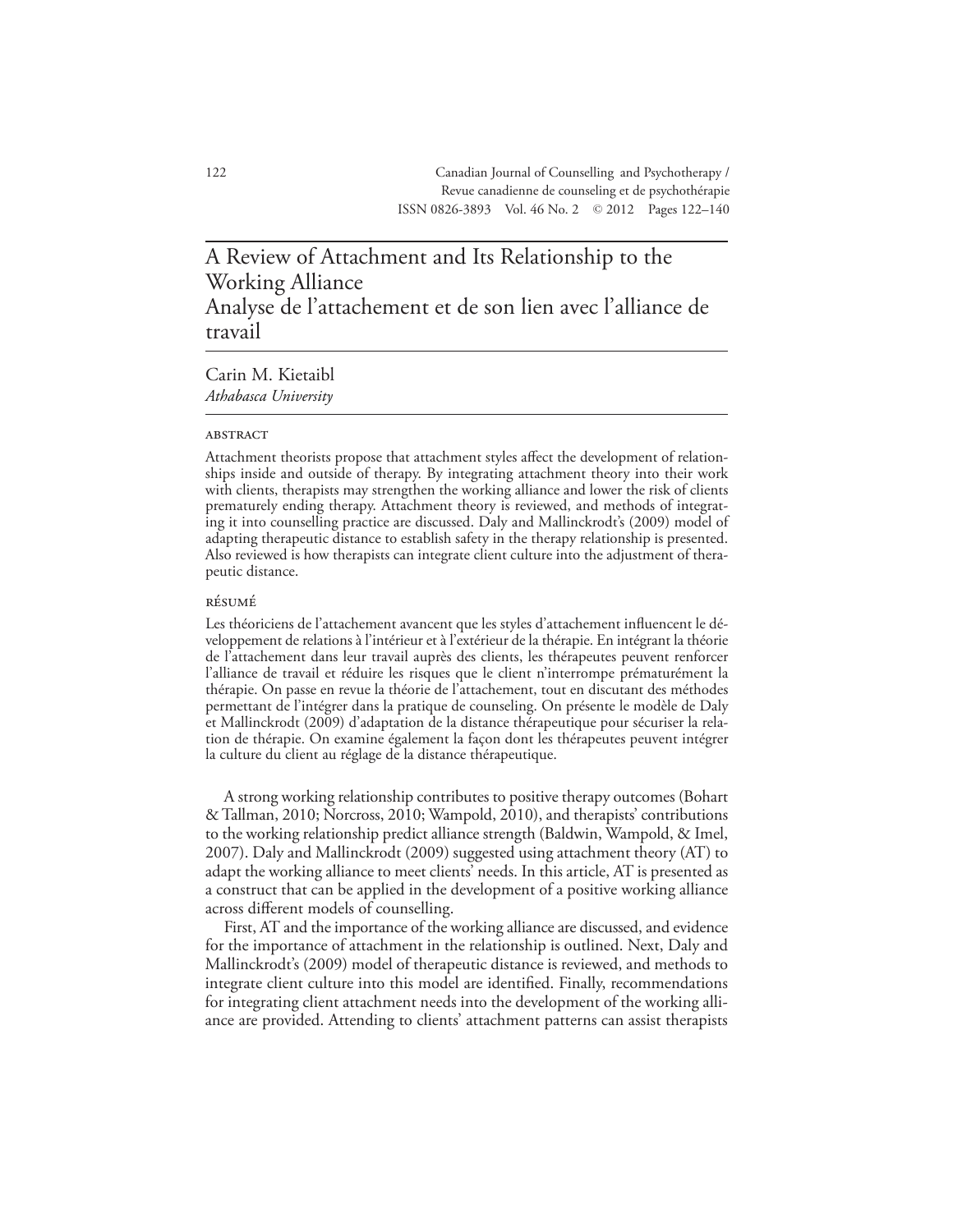working within different theoretical paradigms in developing a positive working alliance.

#### an overview of attachment theory

Bowlby (1969, 1973, 1988) pioneered AT, but he has not been the only contributor to its development. Several other researchers have built upon Bowlby's initial hypotheses to expand AT across cultures. In this section, the development of AT is discussed, cross-cultural applications are examined, and the importance of self-awareness of therapist attachment is emphasized.

## *The Development of Attachment Theory*

Bowlby (1969) developed AT to explain relational patterns. According to Bowlby, attachment to others is a cross-cultural survival mechanism that is favoured by evolution. He hypothesized that although individual attachment patterns may change through the lifespan, they usually do not. Attachment is defined by the ways that people engage with others in times of stress (Bowlby, 1969). Through interaction with caregivers, infants develop internal working models that inform how they interact with caregivers and others throughout their lifetime (Bowlby, 1988). Bowlby (1973) emphasized the importance of caregiver responsiveness in the development of attachment. AT "assumes that proximity seeking and activation of the attachment system are basic to intra- and interpersonal functioning" (L'Abate, 2009, p. 782).

Ainsworth, Bell, and Stayton (1971) built on Bowlby's (1969, 1973, 1988) theory of attachment, proposing that children form one of three patterns of attachment: secure, anxious resistant, and anxious avoidant. The first pattern, secure attachment, develops when infants are confident that their caregivers will be available and responsive (Ainsworth, Blehar, Waters, & Wall, 1978). Securely attached infants use the caregiver as a secure base from which to explore, confident that the caregiver will be available if needed (Pearce & Pezzot-Pearce, 2007).

Ainsworth et al. (1971) described two insecure patterns of attachment: anxious resistant and anxious avoidant. Anxious resistant infants are uncertain whether the caregiver will be available to them in times of need. They are prone to clinging behaviour. Ainsworth et al. proposed that some infants develop this pattern of attachment because their caregivers are inconsistently available—sometimes responsive and helpful, other times distant and unhelpful. Anxious resistant infants learn to over-express their feelings to increase the likelihood that the caregiver will respond (Pearce & Pezzot-Pearce, 2007).

Anxious avoidant attachment, in contrast, involves an infant's lack of confidence that the caregiver will ever respond helpfully (Ainsworth et al., 1971). Infants with anxious avoidant attachment patterns attempt emotional self-sufficiency. They avoid intimacy with the caregiver (Pearce & Pezzot-Pearce, 2007).

The three patterns of attachment described by Ainsworth et al. (1971) involve organized and predictable attachment styles. Main and Solomon (1986) proposed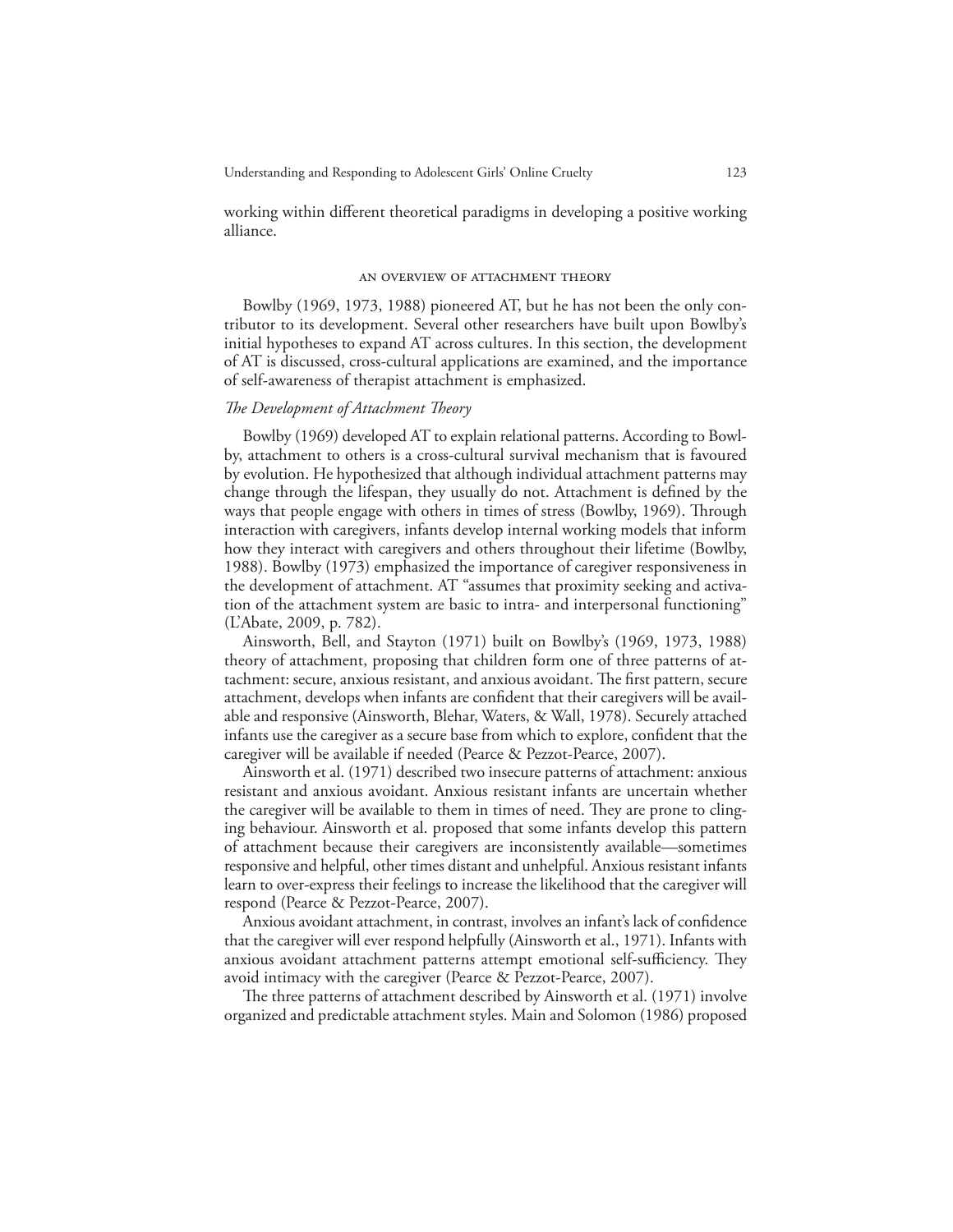a fourth pattern, disorganized-disoriented attachment, to identify infants whose behaviour does not represent an organized strategy for maintaining closeness to the caregiver. Infants displaying disorganized-disoriented attachment demonstrate fear and confusion about the caregiver (Pearce & Pezzot-Pearce, 2007).

Hazan and Shaver (1987) expanded AT into research with adults, outlining the similarities and differences between adult and childhood attachments. In adulthood, attachment relationships are usually reciprocal, with both partners giving and receiving support (Hazan & Shaver, 1987). In addition, adult attachment figures are commonly peers and sexual partners rather than caregivers. Like childhood attachment relationships, adult relationships are satisfying to the extent that an individual's basic needs are met, but they often persist when basic needs are not met. Hazan and Shaver (1994) described the persistence of Ainsworth et al.'s (1971) attachment patterns and classifications (secure, anxious ambivalent, and anxious avoidant) in adulthood.

Based on Ainsworth et al.'s (1971) classification system, Bartholomew and Horowitz (1991) proposed a four-category model of attachment involving an internal working model (IWM) of the self and an IWM of others. Secure individuals have a positive IWM of themselves and others, while preoccupied individuals view themselves negatively and others positively. Dismissing individuals have a positive IWM of themselves and a negative IWM of others, and fearful individuals view both themselves and others negatively. Bartholomew and Horowitz's description of a secure attachment style remained consistent with Ainsworth et al.'s (1971) description, and the preoccupied group corresponded with an anxious ambivalent attachment style. Bartholomew and Horowitz broke the avoidant attachment style into two categories: individuals who avoid intimacy due to fear of rejection (fearful), and individuals who avoid intimacy because they do not value connection with others (dismissing).

Relational Cultural Theory builds further on AT, suggesting that all individuals need connection throughout the lifespan. Individuals flourish through building connections with others (Jordan, 2008). According to Jordan (2008), attachment to others is not only an important facet of relationships; it is a driving force of development and well-being.

Currently, researchers agree that adult attachment patterns cannot be identical to patterns formed in infancy (Broderick & Blewitt, 2010). Welch and Houser (2010) found that relationship satisfaction, hope, and self-disclosure are all relevant predictors of attachment in adults. According to Bowlby (1988), although the attachment patterns that individuals form in infancy tend to persist in adulthood, they may change. Sroufe, Egeland, Carlson, and Collins (2005) supported Bowlby's hypothesis, finding that adults with insecure attachment patterns could develop a secure attachment style when they experienced supportive adult relationships. Therefore, therapists have an opportunity to facilitate change through establishing stable and supportive relationships with their clients.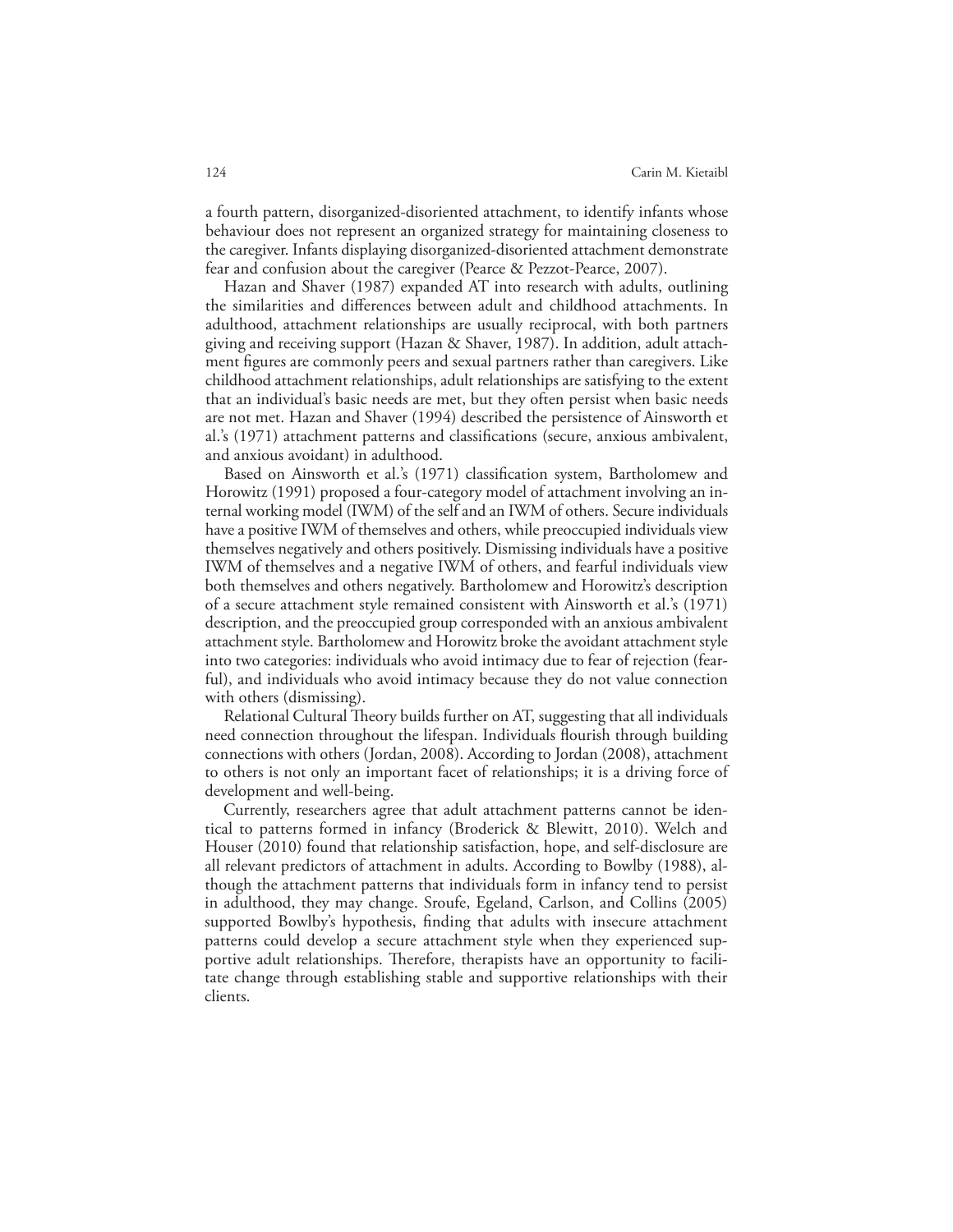## *Attachment and Culture: Expanding Applicability*

Attachment researchers have focused primarily on research with White North American and European populations (Metzger, Erdman, & Ng, 2010), which has some researchers questioning the cross-cultural validity of the model. Cultural contexts shape human behaviour (Allwood & Berry, 2006; Wang & Song, 2010), so an inclusive theoretical model should recognize the importance of context. Several authors have expanded the research base of attachment to increase its cross-cultural validity. Evidence supports the hypothesis that basic concepts of attachment are universal, although culture plays an important role in how individuals develop and express attachment (Metzger et al., 2010; Wang & Mallinckrodt, 2006).

Wang and Song (2010) examined AT within the context of Chinese culture. They asserted that in order to understand attachment in Chinese clients, therapists must consider factors such as fatalistic beliefs, social structure, interpersonal norms, behavioural guidelines, and relational status. Wang and Song contended that in contrast to Western ideals for self-appraisal, the fulfillment of social role responsibilities determines personal self-worth in Chinese culture. Although labels may differentiate attachment styles for Chinese adults, in order to get a complete picture, therapists must consider how attachment develops.

Like Wang and Song (2010), Imamoğlu and Imamoğlu (2010) asserted that in order to understand attachment, therapists should consider cultural and individual drives to individuation and relatedness. They discussed the importance of investigating family contexts in the development of attachment in order to understand the impact of culture. Behrens (2010) agreed, noting that the importance Japanese culture places on closeness between mother and infant has contributed to a relatively high number of Japanese children categorized as anxious-resistant (Mizuta, Zahn-Waxler, Cole, & Hiruma, 1996; Rothbaum, Kakinuma, Nagaoka, & Azuma, 2007). According to Bowlby (1988), infants' interactions with caregivers are the basis for the development of IWMs, which inform behaviour. Rothbaum, Weisz, Pott, Miyake, and Morelli (2000) discussed differences in what Japanese and American culture consider sensitive parenting. In the United States, sensitive parenting involved responding to infants' needs to individuate; in Japan, sensitive parenting involved a response to infants' needs for social contact (Rothbaum et al., 2000). Culturally informed definitions of sensitivity may play a role in the differences between Japanese and American infants' IWMs.

Yalçinkaya, Rapoza, and Malley-Morrison (2010) examined the cross-cultural research on attachment and found patterns of adult attachment security and insecurity across cultures. However, the distribution of individuals displaying each attachment pattern varied cross-culturally. Similarly, Fiori, Consedine, and Magai (2008) drew attention to differences in adult attachment distributions among seven American ethnic groups. Yalçinkaya et al. (2010) asserted that AT provides a useful construct for understanding behaviour, but these differences in frequency indicate a need to reconsider the labelling of attachment patterns. Attachment patterns, such as self-expression, that are labelled as secure are not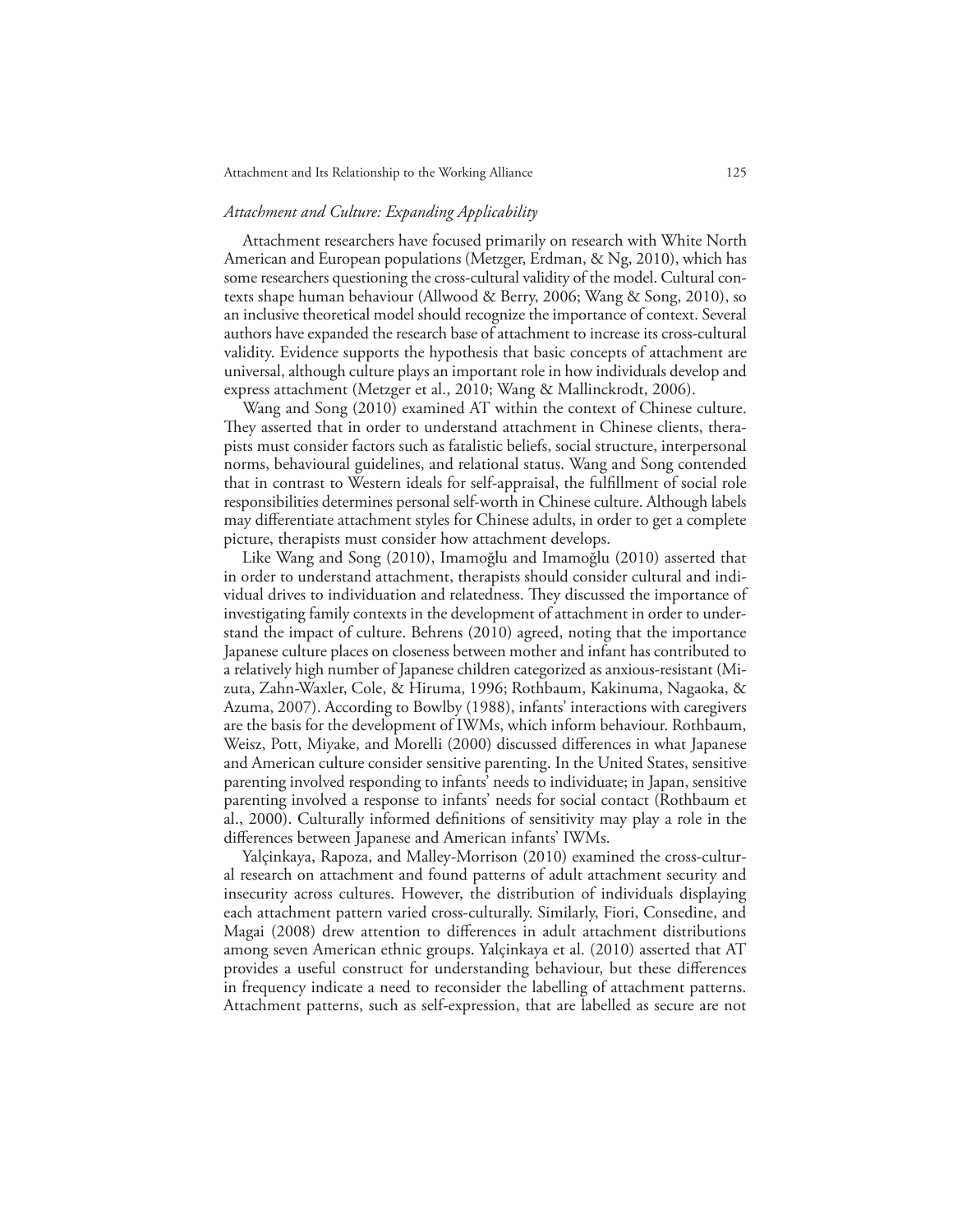necessarily desirable in many cultures: collectivist cultures may favour patterns associated with social inhibition, which is related to insecure attachment. Rothbaum et al. (2000) noted that in Japan, social inhibition is favoured; children are encouraged to keep their feelings to themselves to maintain social harmony. Attachment is a useful construct for understanding behaviour, but in order to appropriately apply AT, therapists should consider the ways in which attachment manifests across cultures.

### *Therapist Attachment*

Meyer and Pilkonis (2001) emphasized that although client attachment patterns are important factors in therapy, therapists should also consider their own attachment styles. They suggested that therapists with secure attachment styles may handle ruptures in the relationship more easily than therapists with preoccupied attachment styles. Several researchers have examined this hypothesis.

Rubino, Barker, Roth, and Fearon (2000) found that therapists' attachment styles may influence their ability to empathize with clients. Specifically, preoccupied therapists tended to respond to clients less empathically. Similarly, Mohr, Gelso, and Hill (2005) found high rates of countertransference in the therapy relationship when counsellor trainees had a fearful or dismissing attachment pattern and clients had a preoccupied pattern. Romano, Fitzpatrick, and Janzen (2008) found that secure attachment in therapists contributed to session depth.

There is not much research on the impact of therapist attachment on the working alliance and therapy outcomes. However, awareness of personal attachment may help therapists identify their own triggers and determine whether they naturally meet or challenge specific clients' attachment needs. After all, "The person of the therapist is a fundamental part of the alliance … Clients react to therapists as therapists but also as people" (Sprenkle, Davis, & Lebow, 2009, p. 92). By increasing awareness of their own attachment patterns, therapists may avoid personal reactions that set off clients and potentially lead to premature termination of counselling. In the next section, the importance of the working alliance is examined.

#### the working alliance: a review

Bordin (1979) hypothesized that therapists could conceptualize the working alliance in terms of three features: an agreement on the goals of therapy, an agreement on the tasks involved in attaining those goals, and an affective bond between client and therapist. He asserted that while some level of trust is present in all therapy relationships, deeper bonds between the therapist and client may strengthen the alliance, especially when clients discuss aspects of themselves that may be difficult to share. Across theoretical orientations, therapists agree that a positive working alliance is important. In this section, the working alliance is discussed as an empirically supported key ingredient of change, followed by some methods for managing the alliance.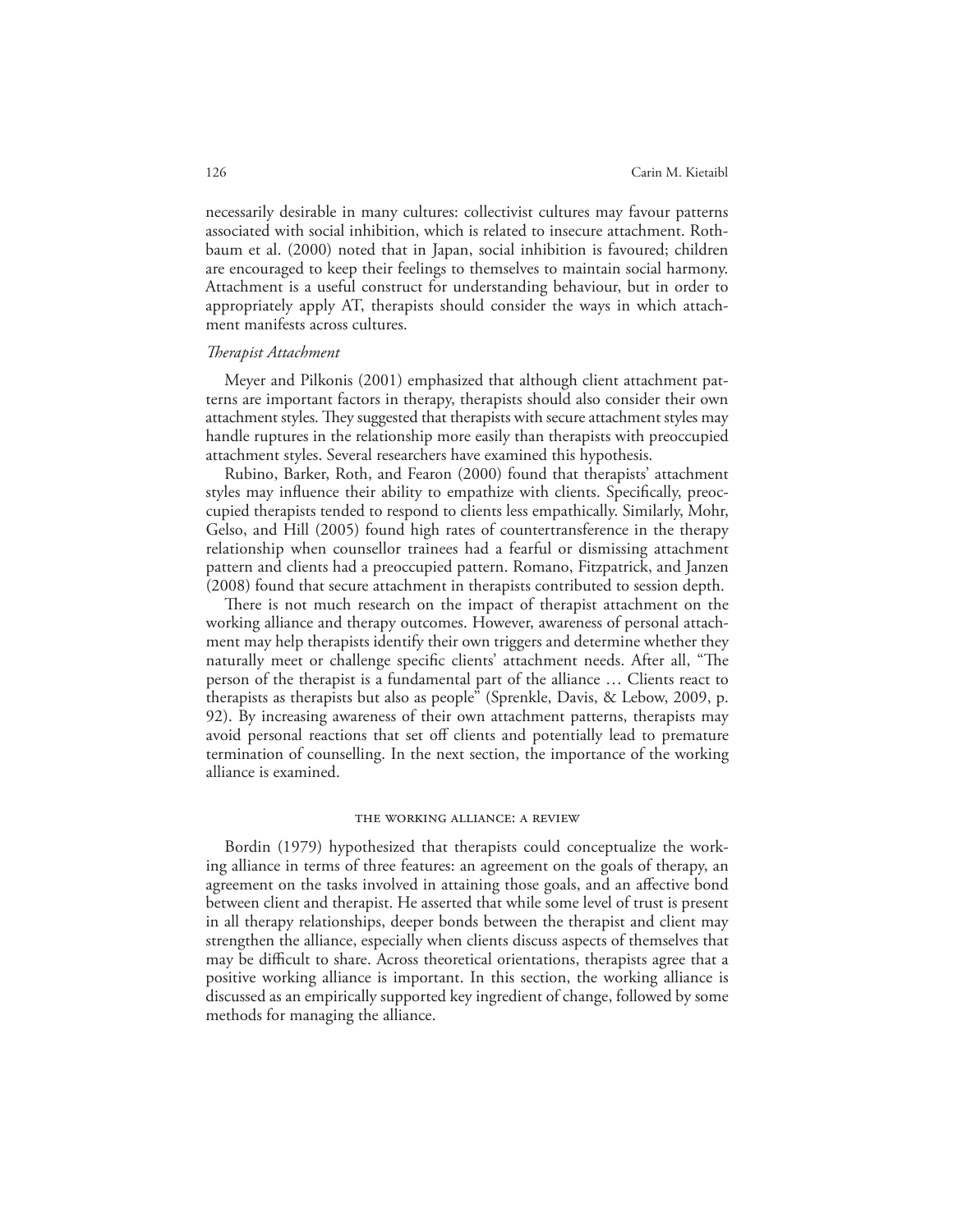As part of a task force commissioned by the American Psychological Association, Ackerman et al. (2001) outlined support for empirically supported relationships in therapy. They asserted that therapists can enhance therapy outcomes by adapting the relationship to meet client needs. In line with this idea, Common Factors Theory (CFT) acknowledges the importance of the therapy relationship. According to CFT, all reputable forms of therapy are equally effective when delivered competently to a motivated client (Wampold, 2010). The four common factors of change described by Hubble, Duncan, Miller, and Wampold (2010) include client and external factors, models and techniques, therapist factors, and the working alliance. In order to work most effectively with clients, therapists should consider all four factors of change.

Hubble et al. (2010) suggested that the working alliance is an important contributor to therapy outcome. Similarly, Norcross (2010) asserted that establishing a positive working alliance should be a primary aim of therapy. Goldfried and Davila (2005) asserted that "[s]trong, positive, trusting relationships can provide therapists with the power that is necessary to allow clients to tolerate … feedback and to have feedback make an impact on them" (p. 428). Because the working alliance is an important factor in therapeutic success, therapists establishing stronger alliances experience more positive outcomes in therapy (Goldfried & Davila, 2005; Hubble et al., 2010; Wampold, 2010). The important role a strong working alliance plays in therapy is virtually undisputed.

## *What We Know: Managing the Working Alliance*

Rogers (1957) began a movement toward focusing on the working alliance in therapy. He suggested that a positive therapy relationship presents both necessary and sufficient conditions for change. By being present with clients and conveying empathy, genuineness, and unconditional positive regard, therapists establish a positive working relationship with clients. Building on the therapeutic relationship, clients improve their views of themselves and general well-being (Cain, 2010).

While many theorists agree that conveying empathy, genuineness, and positive regard are important for building a positive working alliance, few believe that these conditions are sufficient. Prochaska and DiClemente (1984) proposed a transtheoretical model for tailoring the working alliance to match client readiness for change. The model involves a progression through four stages: precontemplation, contemplation, action, and maintenance. Matching the therapeutic relationship and tasks of therapy to the client's stage of change enhance therapy outcomes (Prochaska & DiClemente, 1984).

Another factor in establishing a positive working alliance is the integration of motivational interviewing techniques (Miller & Rollnick, 2002). Miller and Rollnick (2002) contended that all clients are motivated in therapy; one responsibility of therapists is to find and activate that motivation. Rollnick, Miller, and Butler (2008) suggested that therapists can help clients tap into their motivation through resisting the urge to quickly fix problems, instead focusing on listening to and understanding clients.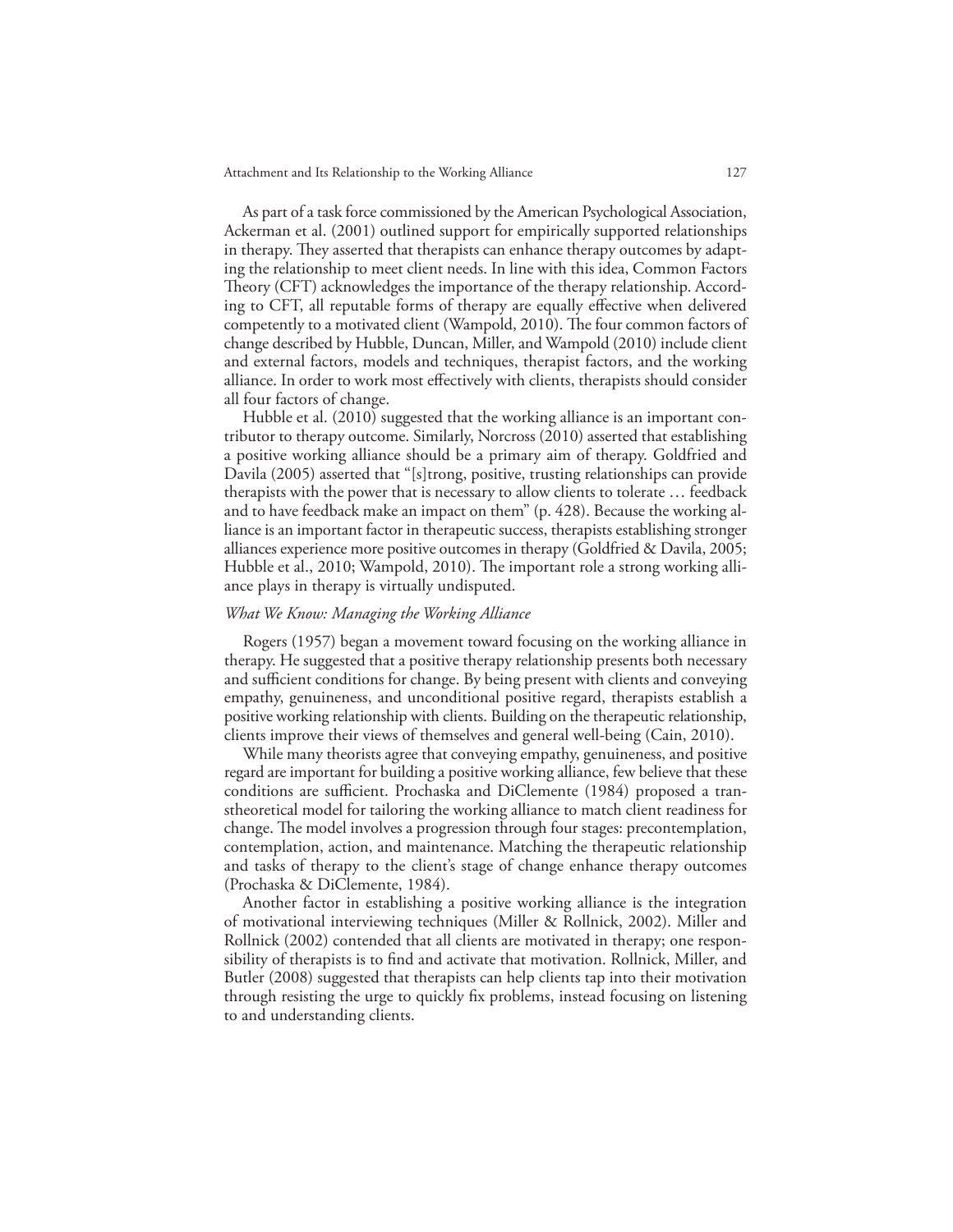Another suggestion for building a strong alliance comes from Siegel's (2010) work on mindfulness and therapy. Siegel suggested that to create bonds with clients and facilitate change, therapists must be mindful. Therapists can practice mindfulness in therapy through being fully present with clients and by being intentional in their engagement; mindfulness involves a state of awareness that fosters flexibility and receptiveness (Siegel, 2010). Siegel's work ties into Bergum and Dossetor's (2005) principles of relational ethics. Bergum and Dossetor suggested that a therapist's way of being can enhance the therapy alliance. Through self-reflection, focusing on connecting with clients, sharing power, and attending actively in session, therapists promote a form of ethics that embodies respect for and genuine interest in clients.

#### making connections: attachment and the working alliance

Researchers agree that attachment affects the ways in which people interact (Yalçinkaya et al., 2010), and also that interactions between clients and therapists affect therapy outcomes (Baldwin et al., 2007; Goldfried & Davila, 2005; Norcross, 2010). In this section, reasons and strategies for integrating AT into practice are discussed. Daly and Mallinckrodt's (2009) ideas about adjusting therapeutic distance are introduced. Finally, ways to integrate client culture into the use of therapeutic distance are identified. Therapists across theoretical orientations can adjust therapeutic distance with their clients in the development of a strong working alliance.

## *Why Integrate Attachment?*

Research suggests that therapists should engage with clients in ways that foster a positive working alliance. Several researchers have studied the impact of client attachment style on the working alliance and found client attachment to be a predictor of both working alliance and therapy outcome (Bachelor, Meunier, Laverdière, & Gamache, 2010; Byrd, Patterson, & Turchik, 2010; Eames & Roth, 2000; Marmarosh et al., 2009; Meyer & Pilkonis, 2001). In order to effectively tailor the working alliance to client needs and form an empirically supported relationship (Ackerman et al., 2001), therapists must consider client attachment in the development of the working alliance. This section describes the relationship between client attachment and the working alliance.

Clients who have secure attachment styles tend to form better alliances with their therapists. Bachelor et al. (2010) looked at how client attachment impacts the working alliance. They found that clients with secure attachment were more in agreement with their therapists regarding goals and tasks, had greater bonds with therapists, and engaged more actively in therapy. Similarly, Romano et al. (2008) observed that client attachment security correlated positively with session depth. Byrd et al. (2010) found that securely attached clients were more comfortable with closeness in therapy and formed stronger alliances with therapists.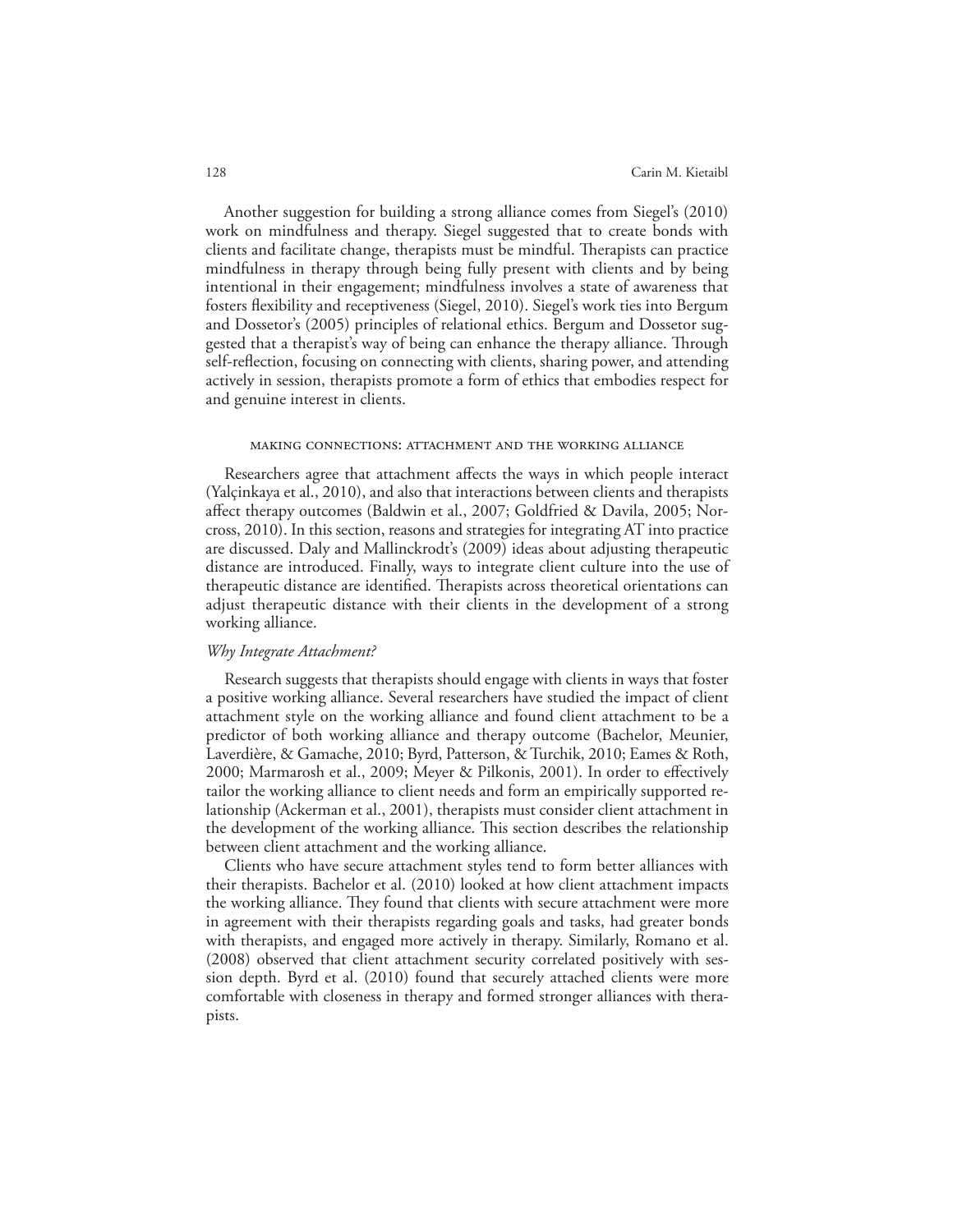While clients demonstrating secure attachment patterns tend to form stronger working alliances with therapists, clients with dismissing attachment patterns form weaker bonds (Marmarosh et al., 2009). Bachelor et al. (2010) found that clients with dismissing attachment patterns consistently had poor therapeutic outcomes. Clients demonstrating dismissing attachment patterns may require targeted interventions to solidify a therapy bond (Meyer & Pilkonis, 2001). Like clients demonstrating dismissing attachment patterns, clients with preoccupied attachment styles give lower ratings to the working alliance (Eames & Roth, 2000; Mohr et al., 2005). Woodhouse, Schlosser, Crook, Ligiéro, and Gelso (2003) found that clients with preoccupied attachment also had higher rates of negative transference in therapy sessions.

Sprenkle et al. (2009) asserted that "[t]herapists must always remain well aware of who their clients truly are in order to establish alliance … The therapist must remain true to self and yet adapt to the clients seen" (p. 91). Clients are all different, and what works to establish a relationship with one client is different from what works with another (Ackerman et al., 2001; Bohart & Tallman, 2010; Sprenkle et al., 2009). The consideration of, and adaptation to, client attachment style is one variable that will assist therapists in facilitating a positive working alliance.

## *Applying Attachment Theory: Emotion-Focused Therapy*

Client attachment styles impact the working alliance and therapy outcomes, and the recognition of the role attachment plays in therapy is not new. In Emotion-Focused Therapy (EFT), therapists focus on client emotion as a way of organizing views of the self and others in close relationships (Karakurt & Keiley, 2009). Emotion drives attachment responses (Karakurt & Keiley, 2009), and attachment style impacts emotional reactions (Crawley & Grant, 2005). Emotion-focused therapists focus on feelings of closeness and trust that are related to client attachment, helping clients recognize and gain control of their patterns of emotional responding (Greenberg, 2002).

In an interview with Young (2008), Johnson asserted that AT provides an understanding of what does and does not work in relationships. Johnson stated that the basic goal of couples' therapy from an EFT perspective is to "help people step out of negative cycles that increase their attachment insecurity … and help them step into a place where they can dance together in a more accessible and responsive manner" (p. 266). In order to affect a lasting change with clients, Johnson suggested that therapists must engage them at a level in which they are accessible and responding emotionally.

Emotion-focused therapists use several interventions in their attachment-based work with clients (Johnson, 2009). First, therapists engage and bond with clients through tracking and reflecting on clients' experiences, emphasizing emotions associated with attachment figures. Next, therapists validate clients' emotional experiences, using AT to explain client emotions and behaviours. Therapists then evoke deeper engagement with clients, actively tracking and reflecting clienttherapist engagement. Finally, therapists help clients reframe emotions in ways that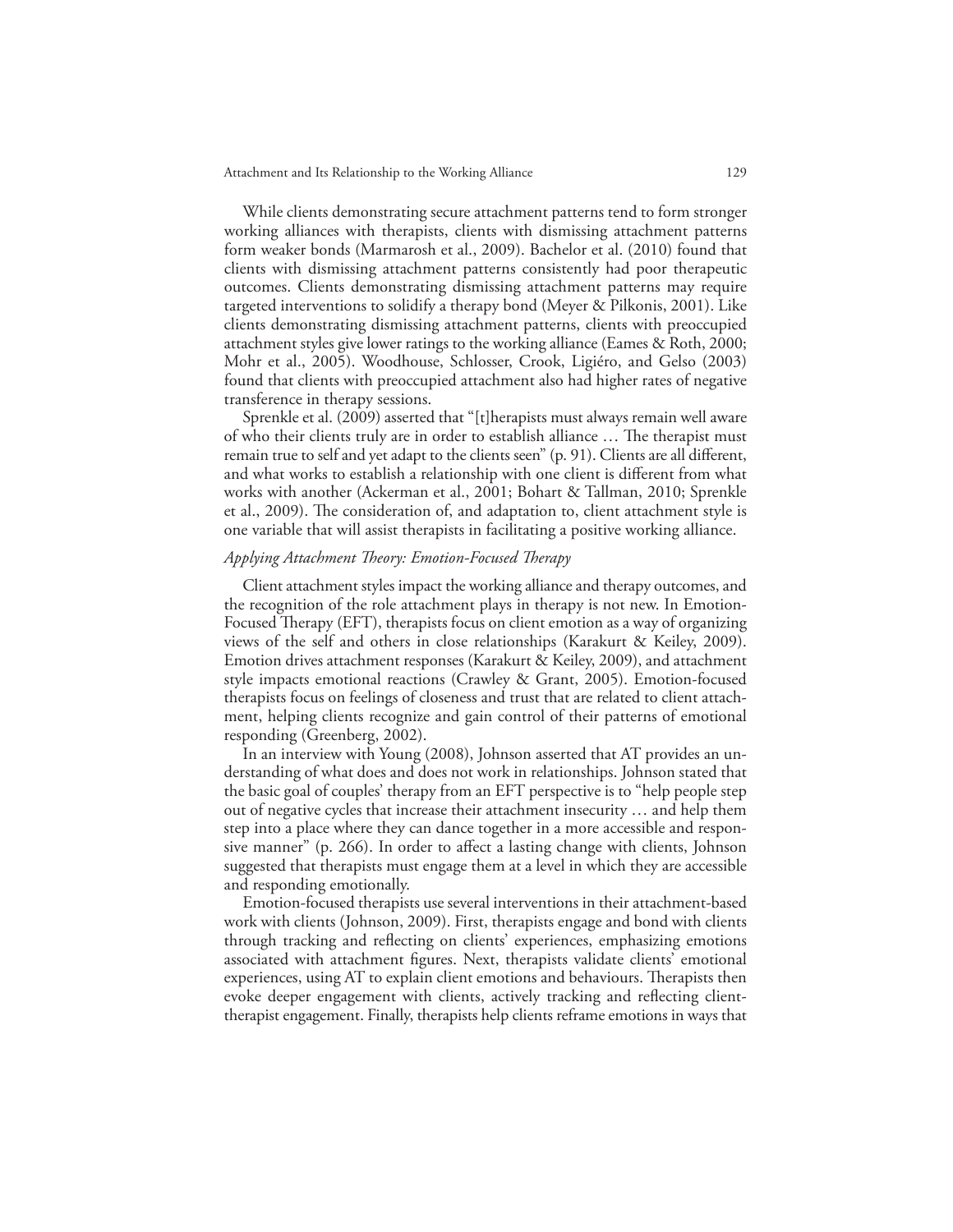lead to positive outcomes, providing opportunities to practice secure engagement (Johnson, 2009). Using AT as a guideline, therapists using EFT help clients gain awareness of relationship patterns and work with clients to change patterns that are not working for them.

## *Beyond Emotion-Focused Therapy: Other Model-Specific Uses of Attachment Theory*

Although emotion-focused therapists are well known for their use of AT in sessions, therapists practicing within different theoretical orientations can apply AT in establishing a working alliance and a plan for therapy. Several authors from a diverse range of theoretical paradigms have provided frameworks for the integration of client attachment into their work (Dallos & Vetere, 2009; Eagle & Wolitzky, 2009; Florsheim & McArthur, 2009; McBride & Atkinson, 2009).

AT has several implications in the application of Psychoanalytic Theory. Eagle and Wolitzky (2009) contended that AT's greatest application in Psychoanalytic Theory concerns the therapist's function as a secure base: as a secure base, the therapist can assist the client in making the inner structural changes that occur in successful psychoanalysis. From a psychoanalytic perspective, client struggles occur as the result of inner conflicts. AT can shed light on these conflicts, as client attachment styles represent adaptive strategies to have basic needs met (Eagle & Wolitzky, 2009). The client's inner conflict lies in the free expression of emotion amidst expectations that the attachment figure may not provide comfort (Eagle & Wolitzky, 2009).

Florsheim and McArthur (2009) proposed that AT has important applications within the context of Interpersonal Therapy (IPT). From the perspective of AT, goals of therapy often involve enhancing attachment security. While AT may clarify the goals of therapy, IPT provides a framework for how to proceed with therapy. Interpersonal therapists address attachment insecurity by focusing on current relationships and supporting the client in trying different strategies to build security (Florsheim & McArthur, 2009).

AT can also be integrated into Cognitive-Behavioural Therapy (CBT; McBride & Atkinson, 2009). Therapists practicing from a CBT perspective often focus on client schemas, which relate to the IWMs proposed by AT. As with schemas, either internal or external stimuli can activate IWMs (McBride & Atkinson, 2009). AT can inform CBT by providing insight into client schemas. Through recognizing these schemas, therapists can apply interventions that are an appropriate fit for their clients (McBride & Atkinson, 2009).

There are several other points of convergence between AT and CBT. Both theories recognize the importance of the therapy relationship and the idea that therapists may provide a safe place (or secure base) from which to work toward client goals (McBride & Atkinson, 2009). According to AT, therapists should explore patterns in relationships; in CBT, therapists explore patterns through the concept of schemas. Both CBT and AT acknowledge that the therapy relationship provides information regarding an individual's relational style that can highlight underlying schemas/IWMs. Finally, in CBT, therapists encourage clients to rec-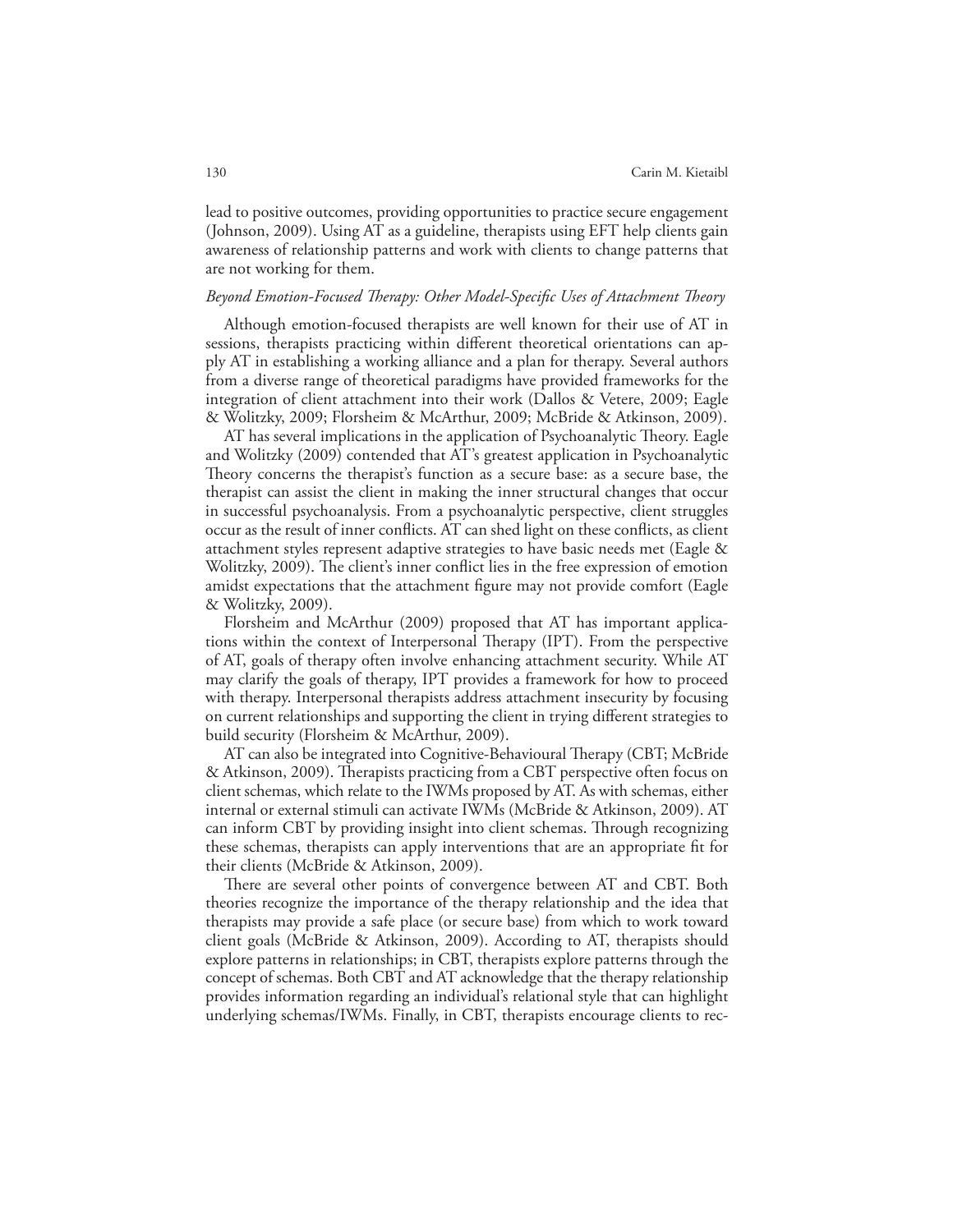ognize and adapt maladaptive models of the self; AT provides a framework for understanding clients' IWMs and the adaptive functions they serve (McBride & Atkinson, 2009).

From a postmodern perspective, therapists view clients as capable rather than pathological. Each client's experience is unique and based on his or her political, social, familial, and cultural experiences (Guterman, 2006; Payne, 2006). AT fits into postmodern beliefs by providing a framework to explain the patterns that clients develop. Attachment theorists view attachment styles as adaptive behaviours rather than individual deficiencies (Pearce & Pezzot-Pearce, 2007). While these behaviours have adaptive origins, they do not necessarily benefit the client. Through understanding the development of attachment patterns, therapists working within postmodern frameworks can understand clients' relational patterns.

Dallos and Vetere (2009) suggested that narrative therapists can integrate attachment into their work. One of the key premises of narrative therapy is the idea that individuals create stories based on past experiences, and these stories guide current and future thoughts, feelings, and behaviours. AT provides insight into the creation of individual narratives, including memories and beliefs about how significant others have reacted and will react in times of stress (Dallos & Vetere, 2009). Therapists working from a narrative perspective can work with clients to review their stories within the context of attachment, considering alternatives for present and future relationships.

## *Therapeutic Distance*

The previous sections discussed model-specific ways to integrate attachment into therapy. This section presents Daly and Mallinckrodt's (2009) concept of therapeutic distance and discusses how therapists can adjust therapeutic distance based on client attachment patterns.

Shaver and Mikulincer (2009) described the strategies individuals employ when others do not meet their needs for security as deactivation and hyperactivation. People use hyperactivating strategies when the attachment figure is inconsistently available in times of stress. These strategies include exaggerating danger and distress, and intensifying demands for attention and support. Hyperactivation is associated with adults who have a preoccupied attachment style. Conversely, individuals employ deactivating strategies when the attachment figure is consistently unavailable. The purposes of deactivation are escape, avoidance, and minimizing pain. Deactivation is associated with dismissing and fearful adult attachment styles.

One way to attend to the different needs of hyperactivating and deactivating clients is through adapting therapeutic distance (Daly & Mallinckrodt, 2009). Mallinckrodt (2010) described therapeutic distance as "the level of transparency and disclosure in the psychotherapy relationship from both client and therapist, together with the immediacy, intimacy, and emotional intensity of a session" (p. 266). Simply put, therapeutic distance refers to the emotional closeness or distance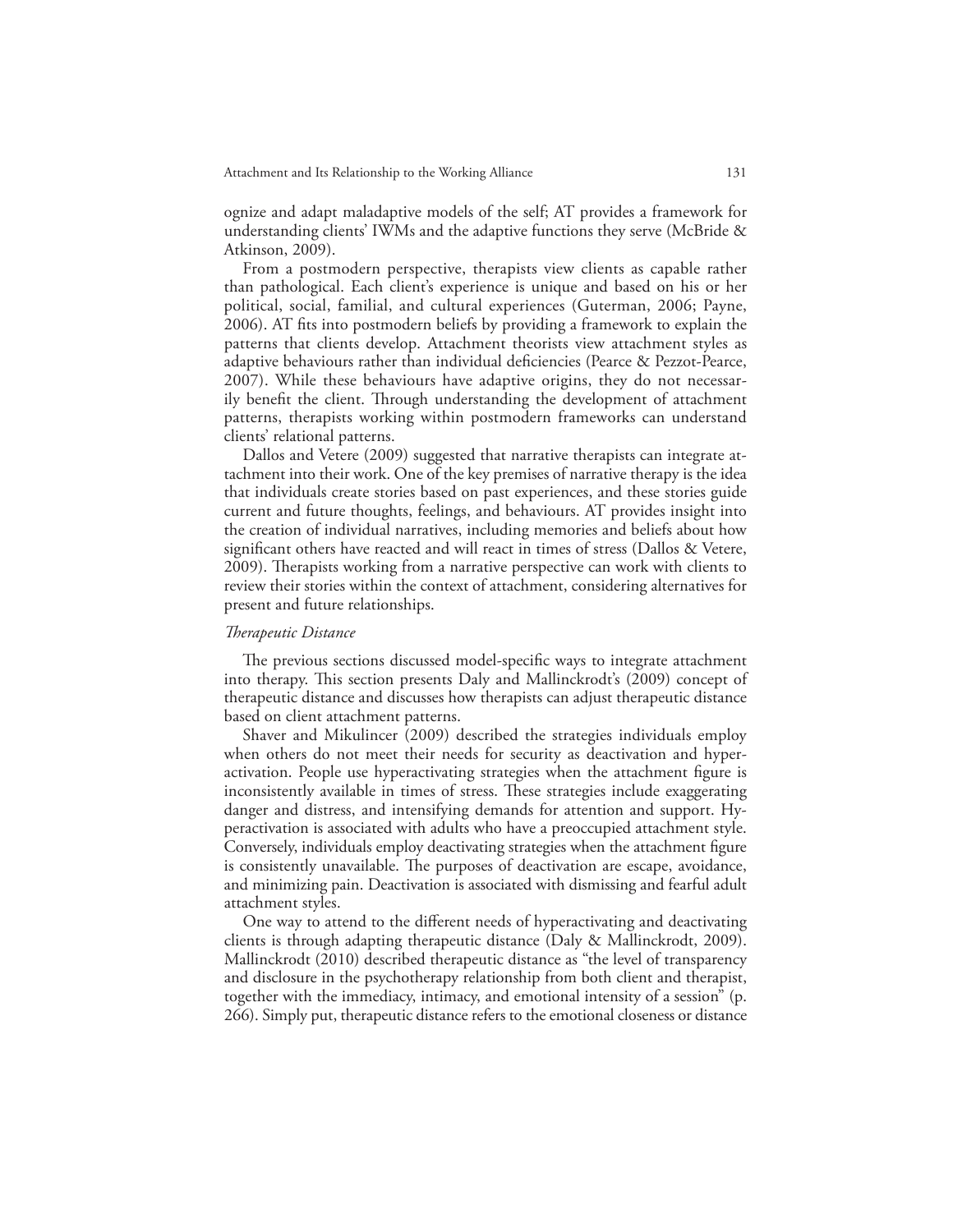between client and therapist. Through adapting therapeutic distance to client attachment style and stage of therapy, therapists can maintain a strong alliance with clients while meeting therapy goals and promoting secure attachment.

Mallinckrodt (2010) proposed that therapists and clients can gain an optimal level of therapeutic distance by adjusting it through the course of therapy. However, to establish a strong alliance in the initial stages of therapy and reduce the risk of clients dropping out of therapy, therapists should engage with clients in ways that match clients' needs regarding therapeutic distance (Mallinckrodt, Daly, & Wang, 2009).

In the engagement phase of therapy, Mallinckrodt et al. (2009) suggested meeting the needs of hyperactivating clients by providing reassurance and evidence of positive regard. As clients reveal more about themselves in the initial stages, therapists should focus on expressing warmth and acceptance. In addition, hyperactivating clients may feel more connected to and supported by therapists who set less strict boundaries in the early stages of therapy (Mallinckrodt et al., 2009).

Therapists can initiate strong alliances with deactivating clients early in therapy by allowing time for a close relationship to establish (Mallinckrodt et al., 2009). Engaging deactivating clients too quickly may trigger defensiveness and cause withdrawal from or within therapy. To promote safety in the initial stages of therapy with deactivating clients, therapists can give clients control of the therapy sessions, perhaps remaining at an intellectual level and avoiding pressure to disclose (Mallinckrodt et al., 2009).

As therapy progresses and strong alliances are forged, Mallinckrodt et al. (2009) suggested watching for transition markers signalling that the client is ready to transition to the working stages of therapy. Transition markers include client commitment to change, reports of extratherapeutic behaviour changes, tolerance for intense emotions in sessions, and demonstration of readiness to do therapeutic work. The use of transition markers as indications of readiness to progress in therapy reflects Prochaska and DiClemente's (1984) model of client stages of change, bringing together two methods for strengthening the working alliance.

In the working phase of therapy, Mallinckrodt et al. (2009) proposed that the goal should be to work gradually toward establishing a closer relationship with deactivating clients and a more distant relationship with hyperactivating clients. To do this, therapists should monitor the therapeutic distance sought by the client, recognize the optimal distance for the relationship, and work carefully to bring the distance to its optimal level. Progress toward optimal therapeutic distance is not linear, and often therapists will need to backtrack to retain clients' feelings of safety in the alliance (Mallinckrodt et al., 2009).

During the working phase of therapy, hyperactivating clients continue to seek comfort and support, but the therapist should not always gratify this need (Mallinckrodt, 2010). A hyperactivating client may become frustrated when the therapist does not satisfy her/his needs for comfort. However, because the working alliance is strong, the client and therapist can discuss the client's feelings and perceptions, developing client autonomy and affect regulation.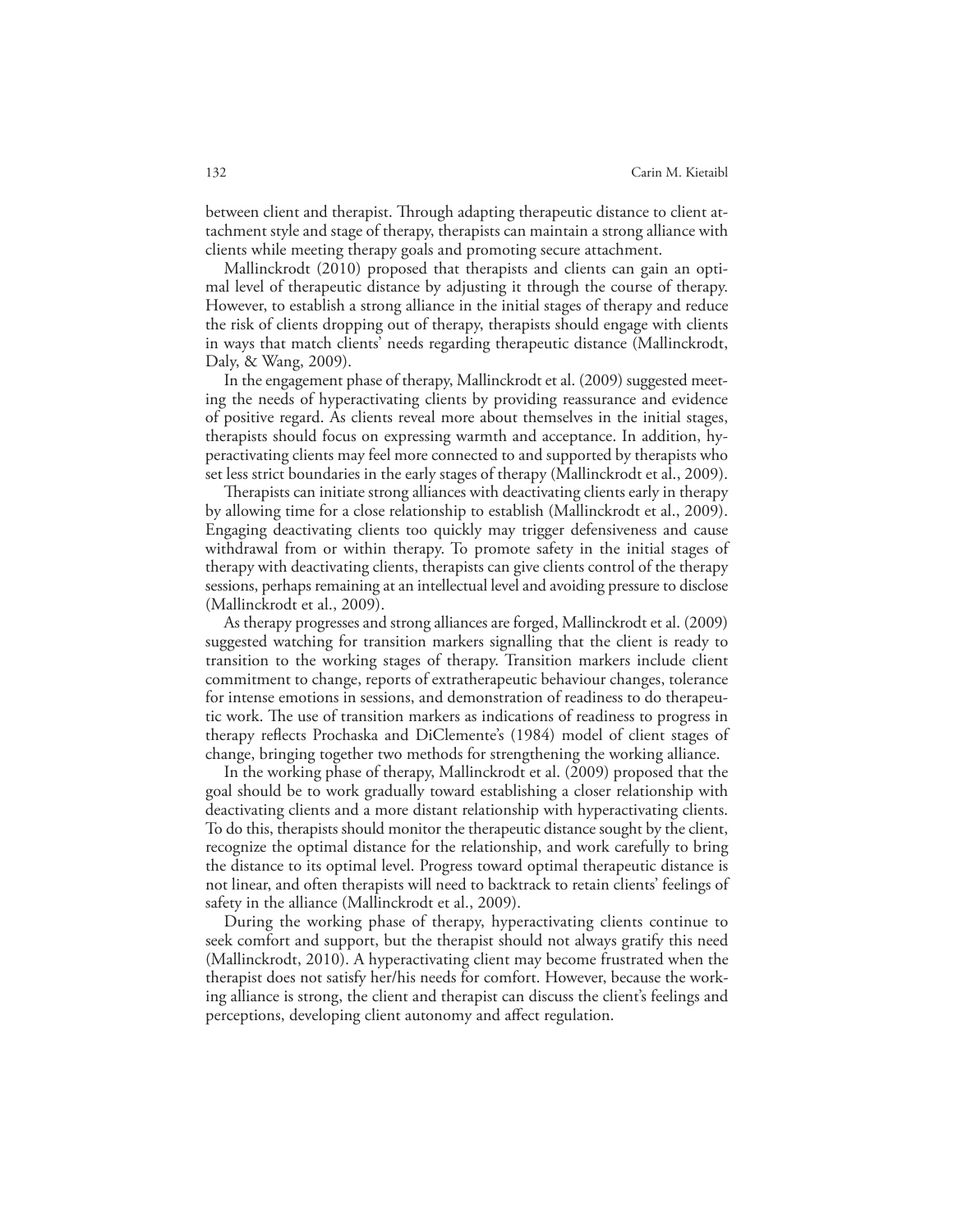While in the working phase with deactivating clients, therapists should strive to achieve a closer relationship (Mallinckrodt, 2010). Clients may feel some anxiety at the reduction of distance, but the safety of the relationship can help moderate these feelings. Eventually, clients may become more comfortable with intimacy in the therapy relationship and develop a greater capacity to seek support from others.

## *Applying Therapeutic Distance*

Clients with different attachment patterns may have different levels of risk for prematurely ending therapy (Levy & Kelly, 2009) and may benefit from different therapy approaches. Meyer and Pilkonis (2001) suggested that clients may require different interventions based on their attachment orientations; dismissive clients may require interventions that facilitate emotional expression, while preoccupied clients may require support in overcoming intense emotions. Similarly, Levy and Kelly (2009) suggested that in work with preoccupied clients, it may be important to maintain structure and predictability; in work with dismissing clients, therapists should proceed slowly to avoid provoking clients to withdraw. Through attending to how clients tell their stories, therapists can gain insight into how they relate to others, what feelings they tolerate, and what they need from the therapist in order to feel safe in therapy (Bachelor et al., 2010). Mallinckrodt's (2010) model integrates these ideas by proposing that therapists initially match their clients' needs for closeness or distance in therapy. By adjusting the ways in which therapists engage clients with different attachment styles, they can increase the likelihood of positive therapy outcomes for clients with both secure and insecure attachment styles.

Daly and Mallinckrodt's (2009) proposal to adjust therapeutic distance does not adhere to any specific theoretical orientation. Like Rogers (1957), Prochaska and DiClemente (1984), and Miller and Rollnick (2002), Daly and Mallinckrodt's ideas are model-general. Daly and Mallinckrodt (2009) do not discuss specific techniques for adjusting therapeutic distance, so therapeutic distance can be adapted to various frameworks.

Therapists working from a variety of theoretical perspectives integrate Rogerian values (Rogers, 1957), stages of change (Prochaska & DiClemente, 1984), and motivational interviewing (Miller & Rollnick, 2002) into their practice. Like these concepts, therapeutic distance focuses on enhancing the working alliance. Also like these concepts, a goal of adjusting therapeutic distance is to meet client needs. Adjusting therapeutic distance is one more way for therapists to accommodate their clients.

Most therapists recognize the importance of establishing a strong working alliance with clients. Daly and Mallinckrodt (2009) outlined client factors and therapy pacing as useful for therapists regardless of theoretical orientation. Their model for working with clients demonstrating insecure attachment patterns serves several purposes. First, a focus on client attachment may help therapists to initially proceed with clients in ways in which the clients are comfortable, thereby reducing the risk of early drop-out from therapy. Second, therapists can build a strong working alliance with clients to enhance the probability of positive outcomes. Finally,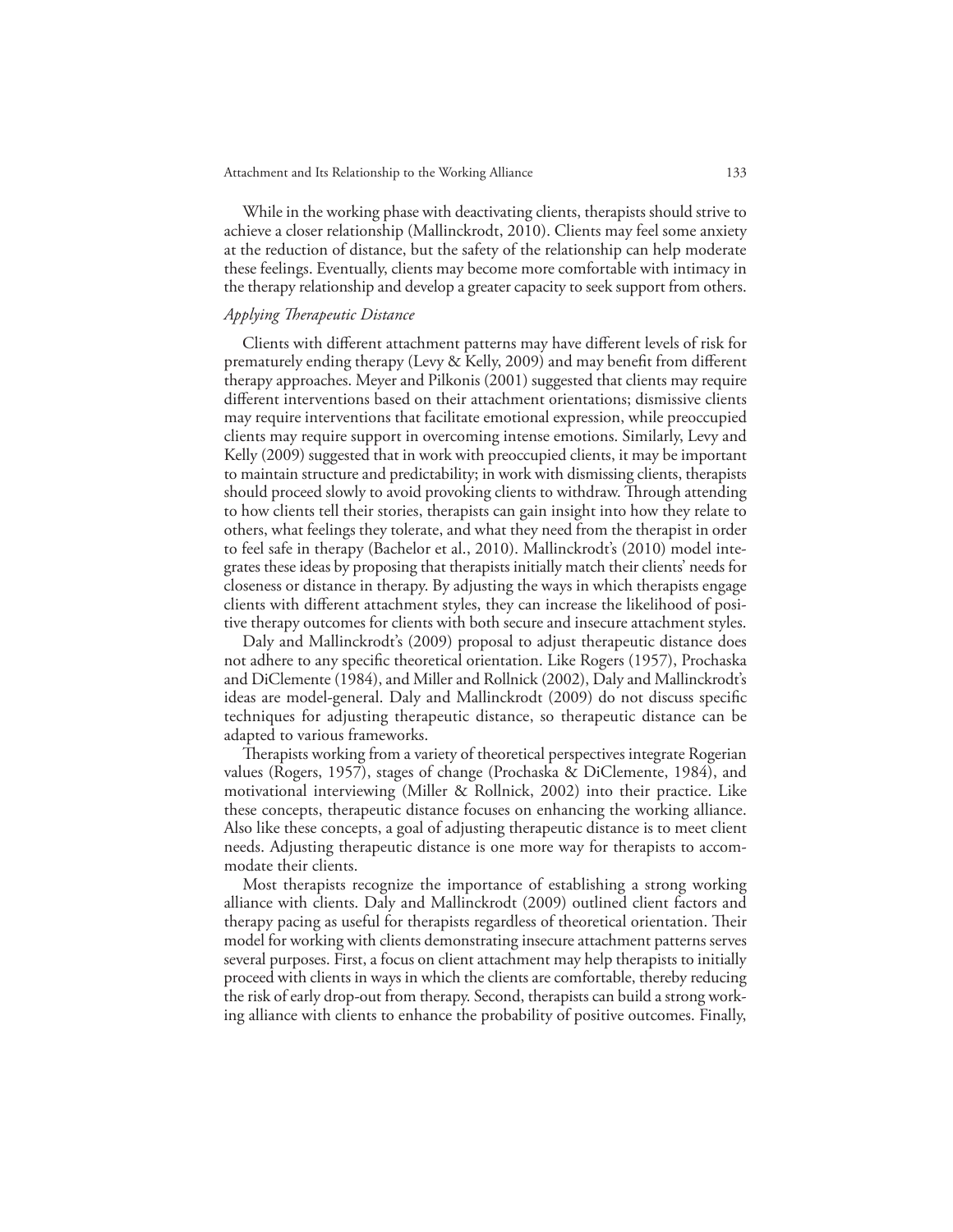through slowly and gently challenging client attachment patterns, therapists can help clients develop styles of engaging with others in ways that will lower their levels of distress. The next section discusses how therapists can consider client culture in helping clients adjust their relational patterns.

## *Client Culture and Therapeutic Distance*

Several theorists have criticized AT for being culturally insensitive (Metzger et al., 2010; Rothbaum et al., 2007). Attachment classifications are based on Western values of what is desirable. Behaviours that match Western values of independence are classified as secure attachment, while behaviours that demonstrate interdependence and a greater desire for closeness are classified as insecure (Rothbaum et al., 2007). However, despite a culturally insensitive labelling system for attachment patterns, AT provides a useful framework for understanding how clients interact with others. This section proposes that therapeutic distance can be applied with cultural sensitivity based on what clients hope to achieve in their relationships with others.

Mallinckrodt et al. (2009) discussed the optimal level of therapeutic distance between client and therapist, acknowledging that the optimal level will be different for each client. They proposed that the level of therapeutic distance that the client initially seeks to establish may be different from what the therapist views as optimal. Therapists operating from a Western worldview may have beliefs about optimal levels of therapeutic distance that differ from the cultural worldviews of their clients. Without understanding client culture, therapists may impose their own values of an optimal level of therapeutic distance. For example, working toward a greater therapeutic distance with a client who has cultural values of interdependence and closeness fails to address the client's cultural context.

Clients often come to therapy because of difficulties in relationships with others. Through examining what is not working and discussing client hopes for improving relationships, therapists can learn about the levels of relational closeness that the client desires. Considering client relational goals can assist therapists in determining an optimal level of therapeutic distance, which may or may not coincide with secure attachment patterns. Through integrating client culture, therapists can honour the relational goals of clients and avoid imposing their own perspectives of what client attachment should be.

#### recommendations

Several authors have indicated the importance of a strong working alliance in therapy (Ackerman et al., 2001; Hubble et al., 2010; Norcross, 2010), and that attachment patterns play a role in these relationships (Bachelor et al., 2010; Byrd et al., 2010). Daly and Mallinckrodt (2009) furthered this idea by developing a guideline for integrating client attachment into the working alliance, but their description does not emphasize the importance of respecting client culture in determining what is optimal in attachment.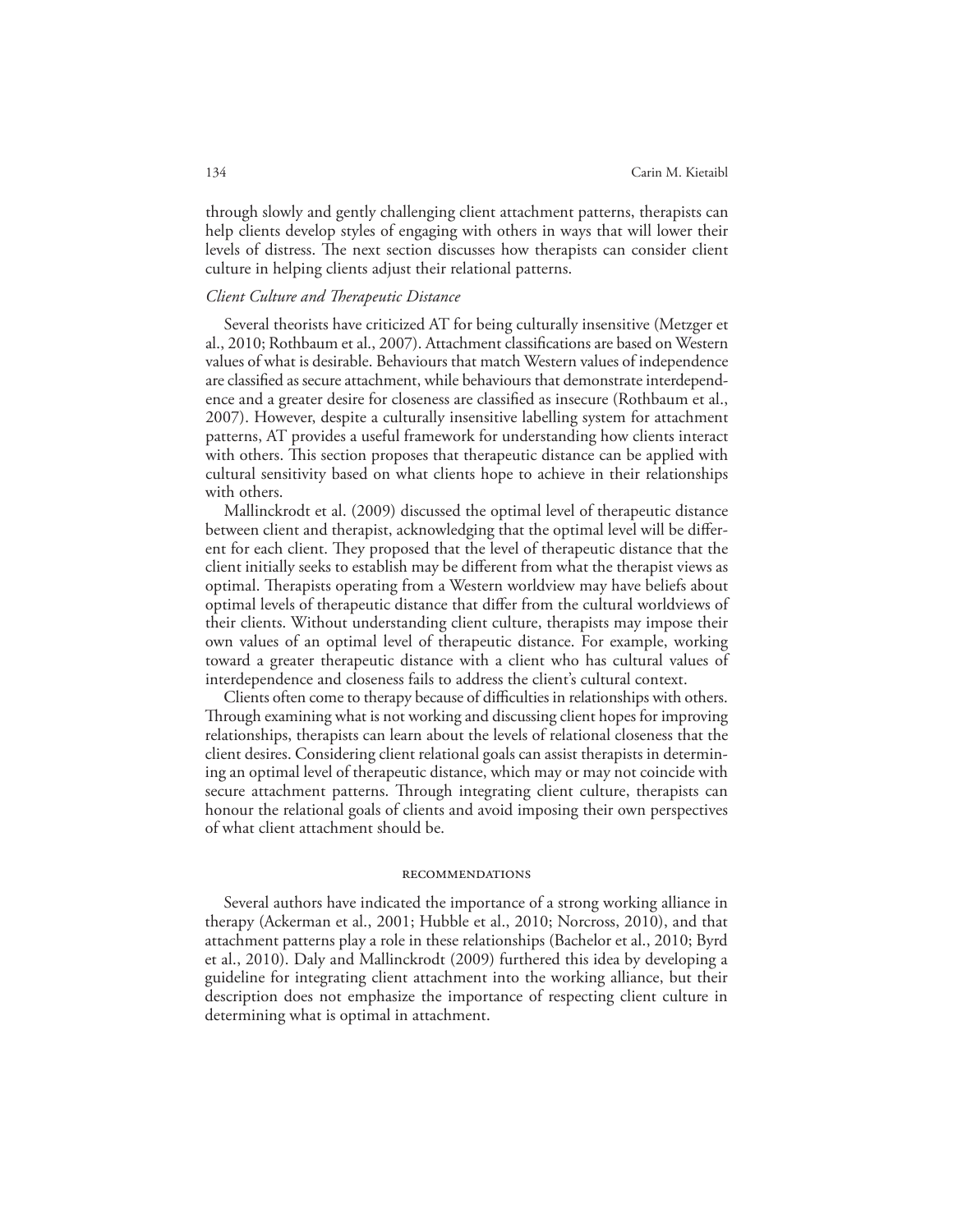The following recommendations are based upon the importance of the alliance, the importance of cultural integration, and Daly and Mallinckrodt's (2009) method for considering client attachment in the development of the working alliance. Therapists are advised to

- 1. Consider client attachment when developing a working alliance, regardless of the theoretical paradigm from which they are working. Therapists across theoretical paradigms integrate strategies to enhance the working alliance. By including client attachment as a consideration, therapists can add one more dimension that may enhance the working alliance. This recommendation is supported by Ackerman et al. (2001), who asserted that a stronger alliance improves therapy outcomes.
- 2. Initially match therapeutic distance to client needs for safety in the relationship. Mallinckrodt (2010) suggested that initially meeting client attachment needs may reduce client anxiety and decrease the risk of premature termination of counselling.
- 3. Discuss client cultural values with clients, including factors such as closeness versus distance in relationships and independence versus interdependence. Through gaining a clear picture of client values regarding these factors, therapists avoid making assumptions and imposing their own perspectives on what is optimal attachment.
- 4. Determine what relational goals a client has during and outside of therapy. By discussing relational goals with clients, therapists determine whether relationships and attachment style are a source of distress for the client. With this knowledge, therapist and client may discuss whether working on client attachment patterns is an appropriate goal. Therapists may then adjust therapeutic distance to initially meet and subsequently challenge client attachment needs as appropriate for each client.
- 5. Determine an optimal level of therapeutic distance in therapy relationships based on client attachment style, culture, and therapy goals. This optimal distance may or may not fall into a secure attachment classification. By integrating each client's culture into the assessment of attachment, therapists respect that their clients' perspectives of what is an appropriate level of therapeutic distance may be different from what the therapist believes is appropriate distance in relationships.
- 6. Gradually adjust therapeutic distance toward the optimal level for each client. Through working gradually on attachment, rather than challenging client attachment patterns outright or ignoring them altogether, therapists can help clients develop relational patterns that lower their distress and help them meet their relational goals outside of therapy.
- 7. Develop and maintain awareness of their own attachment patterns. By recognizing their own attachment styles and triggers, therapists may be more present in their sessions and avoid reactions that may in turn trigger their clients. If clients feel safe in therapy, they may be less prone to anxiety regarding therapy and premature termination of therapy.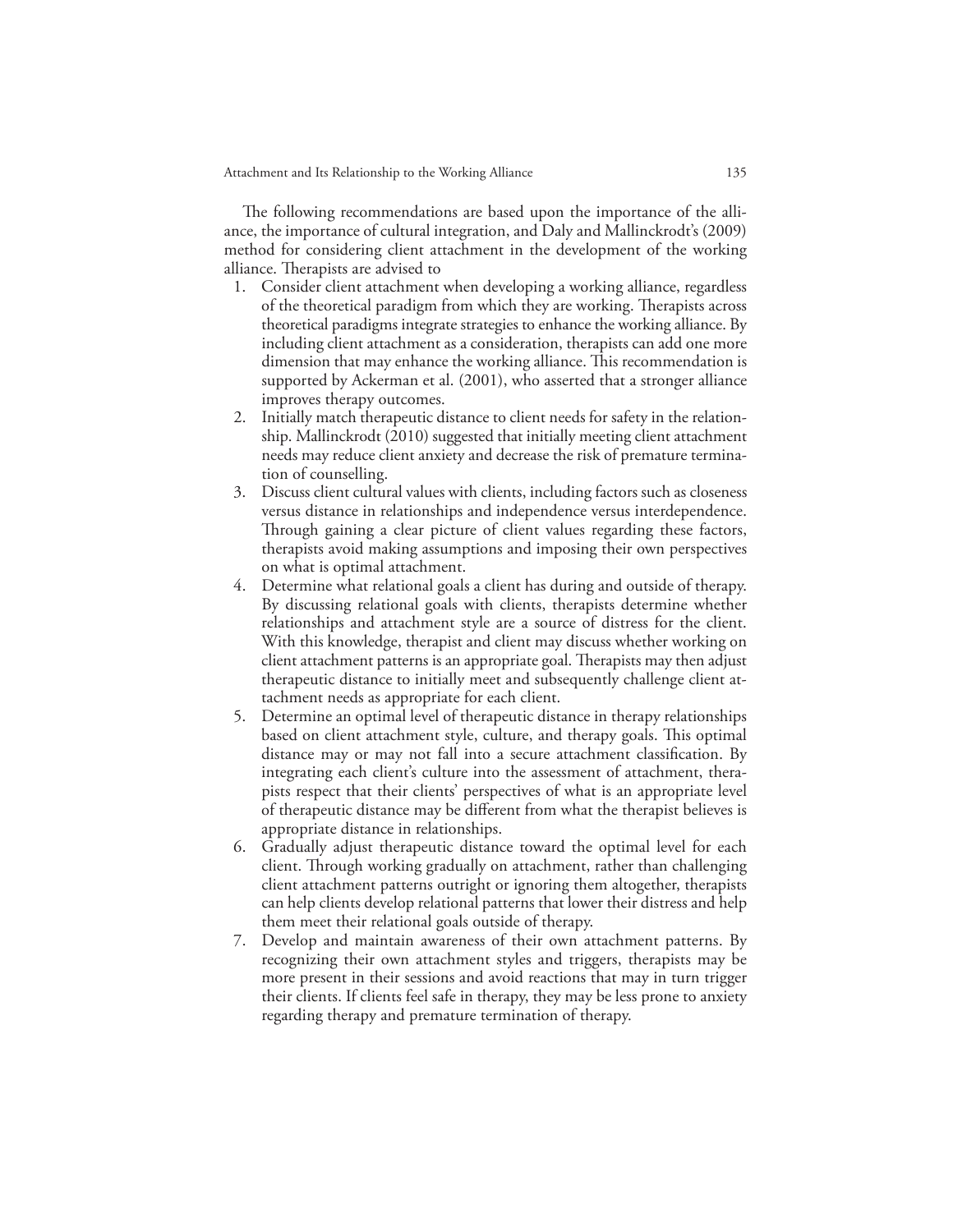#### directions for future research

AT has been criticized for a lack of cross-cultural validity. Cultural research on AT is primarily focused on client ethnicity. Arthur and Collins (2010) discussed an expanded definition of culture, which includes socioeconomic status, age, ethnicity, gender, ability, religion, and sexual orientation. To gain a clear picture of the impact of culture on attachment, future researchers must look beyond ethnicity to include other aspects of culture. While examining different aspects of culture, researchers may establish a way to differentiate attachment style without culturally insensitive labelling.

In this article, AT was presented as a construct with clinical utility across theoretical orientations. However, Mallinckrodt et al.'s (2009) suggestions for the applications of AT to the working alliance require research to confirm clinical effectiveness. In order to integrate attachment more confidently into the working alliance, practitioners will need evidence that adapting therapeutic distance positively impacts the working alliance, drop-out rates, and therapy outcomes.

Therapists present their own attachment patterns in the therapy relationship (Meyer & Pilkonis, 2001; Rubino et al., 2000). As such, one potential focus for future research lies in an examination of therapist ability to adapt relational style and strategies within personal attachment patterns. Another potential area for future research may lie in examining the extent to which self-awareness of personal attachment mediates how a therapist's attachment affects therapy.

A final direction for research concerns the interplay between client and therapist attachment, and the concept of attachment matching. Tyrrell, Dozier, Teague, and Fallot (1999) examined how client and therapist attachment styles affected the working alliance. These researchers found that deactivating clients formed stronger alliances with therapists who were not deactivating, whereas clients who did not use deactivation formed stronger alliances with therapists who had deactivating patterns. Although this study suggests a positive alliance is more likely to form between clients and therapists who have differing attachment styles, more research may reveal the specific therapist factors that appeal to clients with particular attachment styles.

#### **SUMMARY**

Researchers and therapists recognize that the working alliance is a significant predictor of therapy outcome. A strong working alliance is also related to lower rates of premature termination of therapy. In this article, AT was presented as a relationship-strengthening tool across theoretical orientations. Through awareness of client and therapist attachment patterns, integration of client cultural values, and modifications of therapeutic distance, therapists can meet the relational needs of clients. By establishing a secure relationship with clients, therapists can also help them engage in more satisfying relationships outside of therapy. If the goals of therapy are to strengthen clients' ability to cope with problems, it is the therapist's responsibility to integrate every known means to develop a relationship that will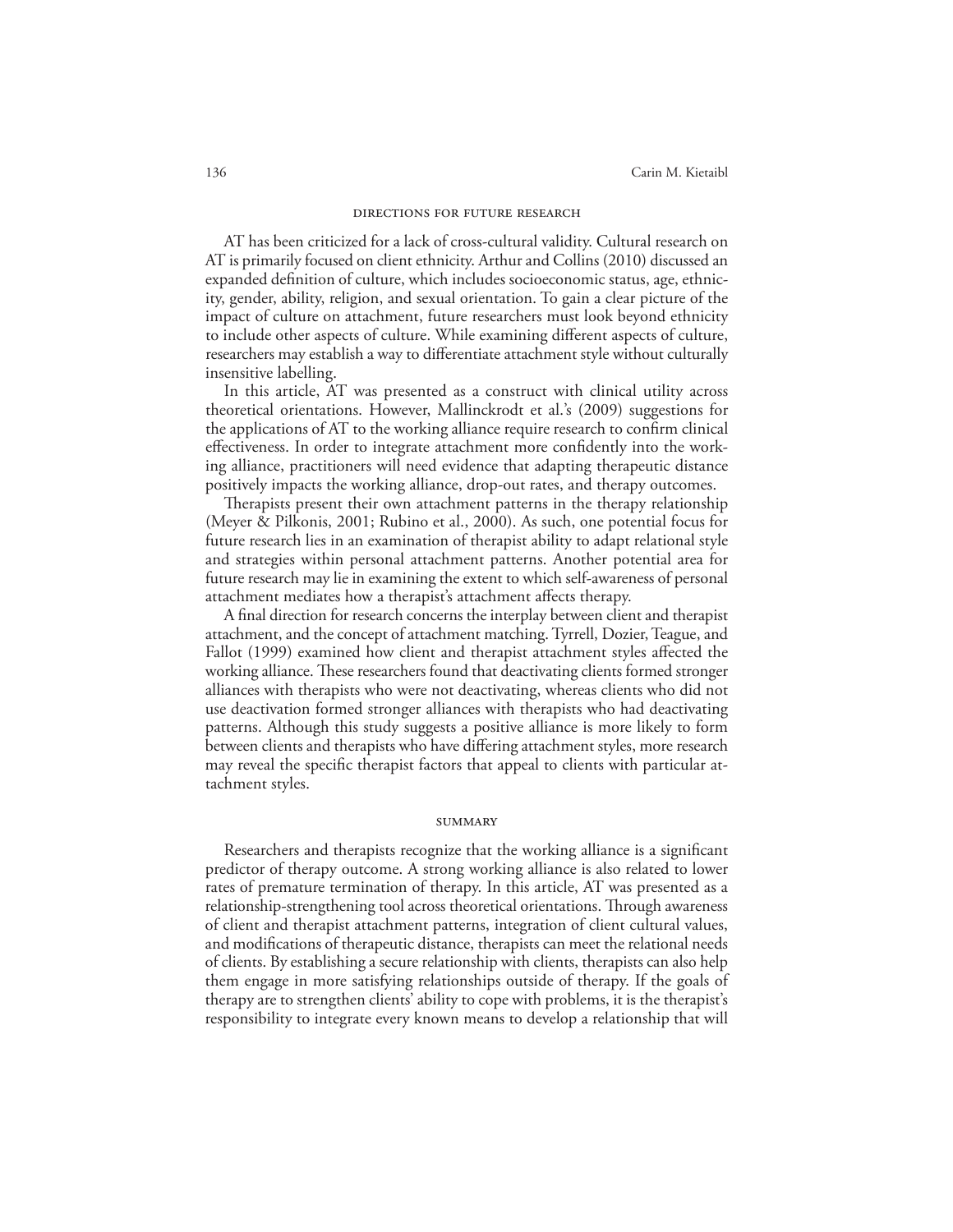encourage client growth. Integrating an awareness of client attachment styles can help therapists do just that.

#### *References*

- Ackerman, S. J., Benjamin, L. S., Beutler, L. E., Gelso, C. J., Goldfried, M. R., Hill, C., … Rainer, J. (2001). Empirically supported therapy relationship: Conclusions and recommendations of the Division 29 Task Force. *Psychotherapy: Theory, Research, Practice, Training, 38*(4), 495–497. doi:10.1037/0033-3204.38.4.495
- Ainsworth, M. D. S., Bell, S. M., & Stayton, D. J. (1971). Individual differences in strange situation behavior of one-year-olds. In H. R. Schaffer (Ed.), *The origin of human social relationship* (pp. 17–57). London, UK: Academic Press.
- Ainsworth, M. D. S., Blehar, M. C., Waters, E., & Wall, S. (1978). *Patterns of attachment: A psychological study of the strange situation.* Hillsdale, NJ: Lawrence Erlbaum.
- Allwood, C. M., & Berry, J. (2006). Origins and development of indigenous psychologies: An international analysis. *International Journal of Psychology, 41*(4), 243–268. doi:10.1080/00207590544000013
- Arthur, N., & Collins, S. (2010). Introduction to culture-infused counselling. In N. Arthur & S. Collins (Eds.), *Culture-infused counselling* (pp. 3–26). Calgary, AB: Counselling Concepts.
- Bachelor, A., Meunier, G., Lavadière, O., & Gamache, D. (2010). Client attachment to therapist: Relation to client personality and symptomatology, and their contributions to the therapeutic alliance. *Psychotherapy: Theory, Research, Practice, Training, 47*(4), 454–468. doi:10.1037/ a0022079
- Baldwin, S. A., Wampold, B. E., & Imel, Z. E. (2007). Untangling the alliance-outcome correlation: Exploring the relative importance of therapist and patient variability in the alliance. *Journal of Consulting and Clinical Psychology, 75*(6), 842–852. doi:10-1037/0022-006X.75.6.842
- Bartholomew, K., & Horowitz, L. M. (1991). Attachment styles among young adults: A test of a four-category model. *Journal of Personality and Social Psychology, 61*(2), 226–244. doi:10.1037/0022-3514.61.2.226
- Behrens, K. Y. (2010). Amae through the eyes of Japanese mothers: Refining differences and similarities between attachment and amae. In P. Erdman & K. Ng (Eds.), *Attachment: Expanding the cultural connections* (pp. 55–70). New York, NY: Routledge.
- Bergum, V., & Dossetor, J. (2005). *Relational ethics: The full meaning of respect.* Hagerstown, MD: University.
- Bohart, A. C., & Tallman, K. (2010). Clients: The neglected common factor in psychotherapy. In B. L. Duncan, S. D. Miller, B. E. Wampold, & M. A. Hubble (Eds.), *The heart and soul of change: Delivering what works in therapy* (2nd ed., pp. 83–112).Washington, DC: American Psychological Association.
- Bordin, E. S. (1979). The generalizability of the psychoanalytic concept of the working alliance. *Psychotherapy: Theory, Research, and Practice, 16*(3), 252–260. doi:10.1037/h0085885
- Bowlby, J. (1969). *Attachment and loss: Volume 1.* London, UK: Hogarth Press.
- Bowlby, J. (1973). *Separation: Anxiety and anger.* New York, NY: Basic.
- Bowlby, J. (1988). *A secure base: Clinical applications of attachment theory.* London, UK: Routledge.
- Broderick, P. C., & Blewitt, P. (2010). *The life span: Human development for helping professionals*  (3rd ed.).Upper Saddle River, NJ: Pearson.
- Byrd, K. R., Patterson, C. L., & Turchik, J. A. (2010). Working alliance as a mediator of client attachment dimensions and psychotherapy outcome. *Psychotherapy: Theory, Research, Practice, Training, 47*(4), 631–636. doi:10.1037/a0022080
- Cain, D. J. (2010). *Person-centered psychotherapies.* Washington, DC: American Psychological Association.
- Crawley, J., & Grant, J. (2005). Emotionally focused therapy for couples and attachment theory. *Australia and New Zealand Journal of Family Therapy, 26*(2), 82–89. Retrieved from http://web. ebscohost.com.ezproxy.library.ubc.ca/ehost/pdfviewer/pdfviewer?hid=112&sid=6778811da302-4fc9-a396-d3edaa2ef044%40sessionmgr115&vid=14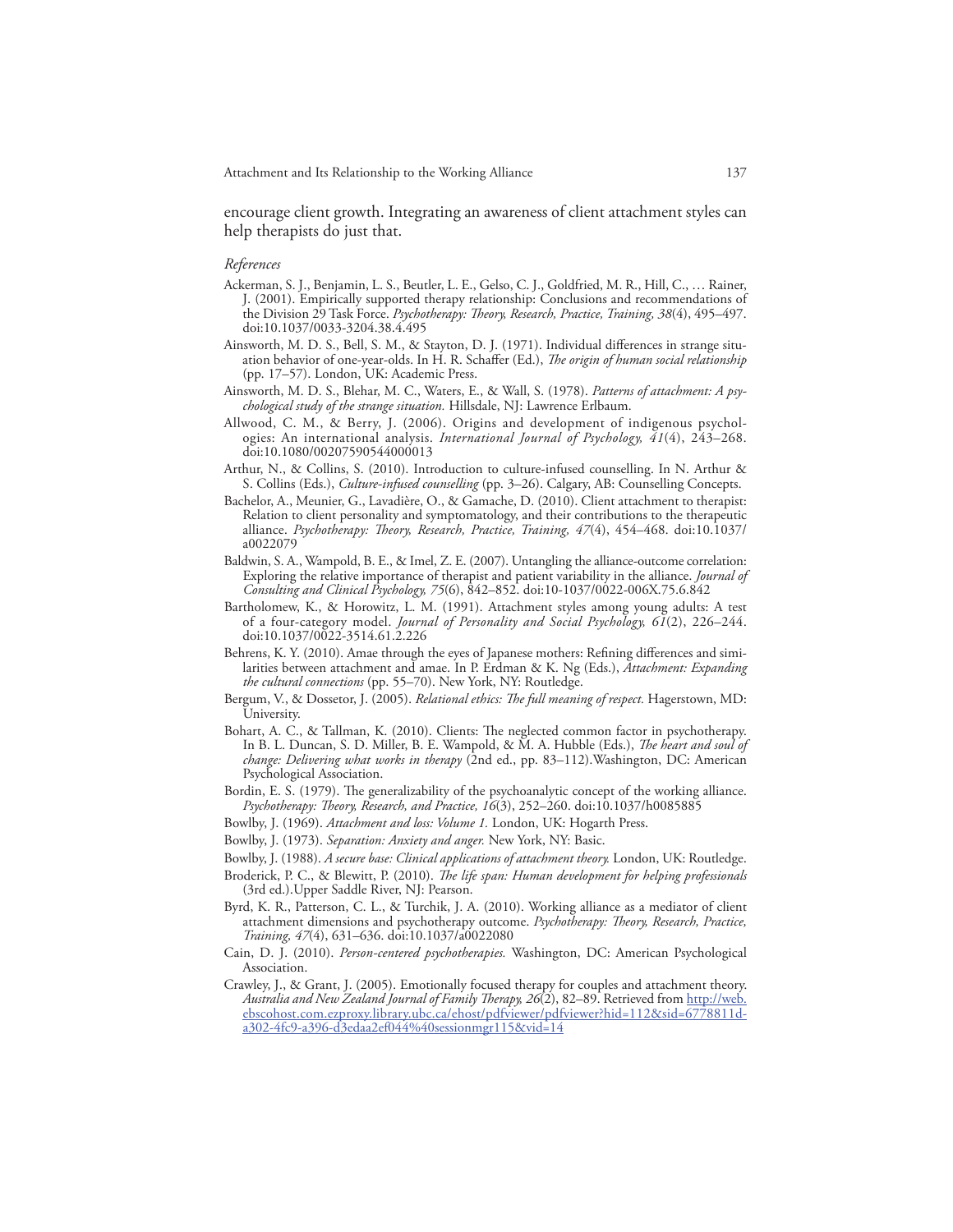- Dallos, R., & Vetere, A. (2009). *Systemic therapy and attachment narratives: Applications in a range of clinical settings.* New York, NY: Routledge.
- Daly, K. D., & Mallinckrodt, B. (2009). Experienced therapists' approach to psychotherapy for adults with attachment avoidance or attachment anxiety. *Journal of Counseling Psychology, 56*(4), 549–563. doi:10.1037/a0016695
- Eagle, M., & Wolitzky, D. L. (2009). Adult psychotherapy from the perspectives of attachment theory and psychoanalysis. In J. H. Obegi & E. Berant (Eds.), *Attachment theory and research in clinical work with adults* (pp. 351–378)*.* New York, NY: Guildford Press.
- Eames, V., & Roth, A. (2000). Patient attachment orientation and the early working alliance—A study of patient and therapist reports of alliance quality and ruptures. *Psychotherapy Research, 10*(4), 421–434. doi:10.1093/ptr/10.4.421
- Fiori, K. L., Consedine, N. S., & Magai, C. (2008). Late life attachment in context: Patterns of relating among men and women from seven ethnic groups. *Journal of Cross-Cultural Gerontology, 24,* 121–141. doi:10.1007/s10823-008-9078-2
- Florsheim, P., & McArthur, L. (2009). An interpersonal approach to attachment and change. In J. H. Obegi & E. Berant (Eds.), *Attachment theory and research in clinical work with adults* (pp. 379–409)*.* New York, NY: Guildford Press.
- Goldfried, M. R., & Davila, J. (2005). The role of relationship and technique in therapeutic change. *Psychotherapy: Theory, Research, Practice, Training, 42*(4), 421–430. doi:10.1037/0033- 3204.42.4.421
- Greenberg, L. S. (2002). *Emotion-focused therapy: Coaching clients to work through their feelings.*  Washington, DC: American Psychological Association.
- Guterman, J. T. (2006). *Mastering the art of solution-focused counselling.* Alexandria, VA: American Counseling Association.
- Hazan, C., & Shaver, P. R. (1987). Romantic love conceptualized as an attachment process. *Journal of Personality and Social Psychology, 52*(3), 511–524. doi:10.1037/0022-3514.52.3.511
- Hazan, C., & Shaver, P. R. (1994). Attachment as an organizational framework for research on close relationships. *Psychological Inquiry, 5*(1), 1–22. Retrieved from http://web.ebscohost.com. ezproxy.library.ubc.ca/ehost/pdfviewer/pdfviewer?hid=112&sid=6778811d-a302-4fc9-a396 d3edaa2ef044%40sessionmgr115&vid=17
- Hubble, M. A., Duncan, B. L., Miller, S. D., & Wampold, B. E. (2010). Introduction. In B. L. Duncan, S. D. Miller, B. E. Wampold, & M. A. Hubble (Eds.), *The heart and soul of change: Delivering what works in therapy* (2nd ed., pp. 23–46).Washington, DC: American Psychological Association.
- Imamoğlu, E. O., & Imamoğlu, S. (2010). Attachment within a cultural perspective: Relationships with exploration and self-orientations. In P. Erdman & K. Ng (Eds.), *Attachment: Expanding the cultural connections* (pp. 35–54). New York, NY: Routledge.
- Johnson, S. M. (2009). Attachment theory and emotionally focused therapy for individuals and couples: Perfect partners. In J. H. Obegi & E. Berant (Eds.), *Attachment theory and research in clinical work with adults* (pp. 410–433)*.* New York, NY: Guildford Press.
- Jordan, J. V. (2008). Recent developments in relational-cultural theory. *Women and Therapy, 31*(2–4), 1–4. doi:10.1080/02703140802145540
- Karakurt, G., & Keiley, M. (2009). Integration of a cultural lens with emotionally focused therapy. *Journal of Couple and Relationship Therapy, 8,* 4–14. doi:10.1080/15332670802626684
- L'Abate, L. (2009). In search of a relational theory. *American Psychologist, 64*(8), 779–788. doi:10.1037/0003-066X.64.8.779
- Levy, K. N., & Kelly, K. M. (2009). Using interviews to assess adult attachment. In J. H. Obegi & E. Berant (Eds.), *Attachment theory and research in clinical work with adults* (pp. 121–152)*.* New York, NY: Guildford Press.
- Main, M., & Solomon, J. (1986). Discovery of an insecure-disorganized/disoriented attachment pattern. In T. B. Brazelton & M. W. Yogman (Eds.), *Affective development in infancy* (pp. 95–124). Westport, CT: Ablex.
- Mallinckrodt, B. (2010). The psychotherapy relationship as attachment: Evidence and implications. *Journal of Social and Personal Relationships, 27*(2), 262–270. doi:10.1177/0265407509360905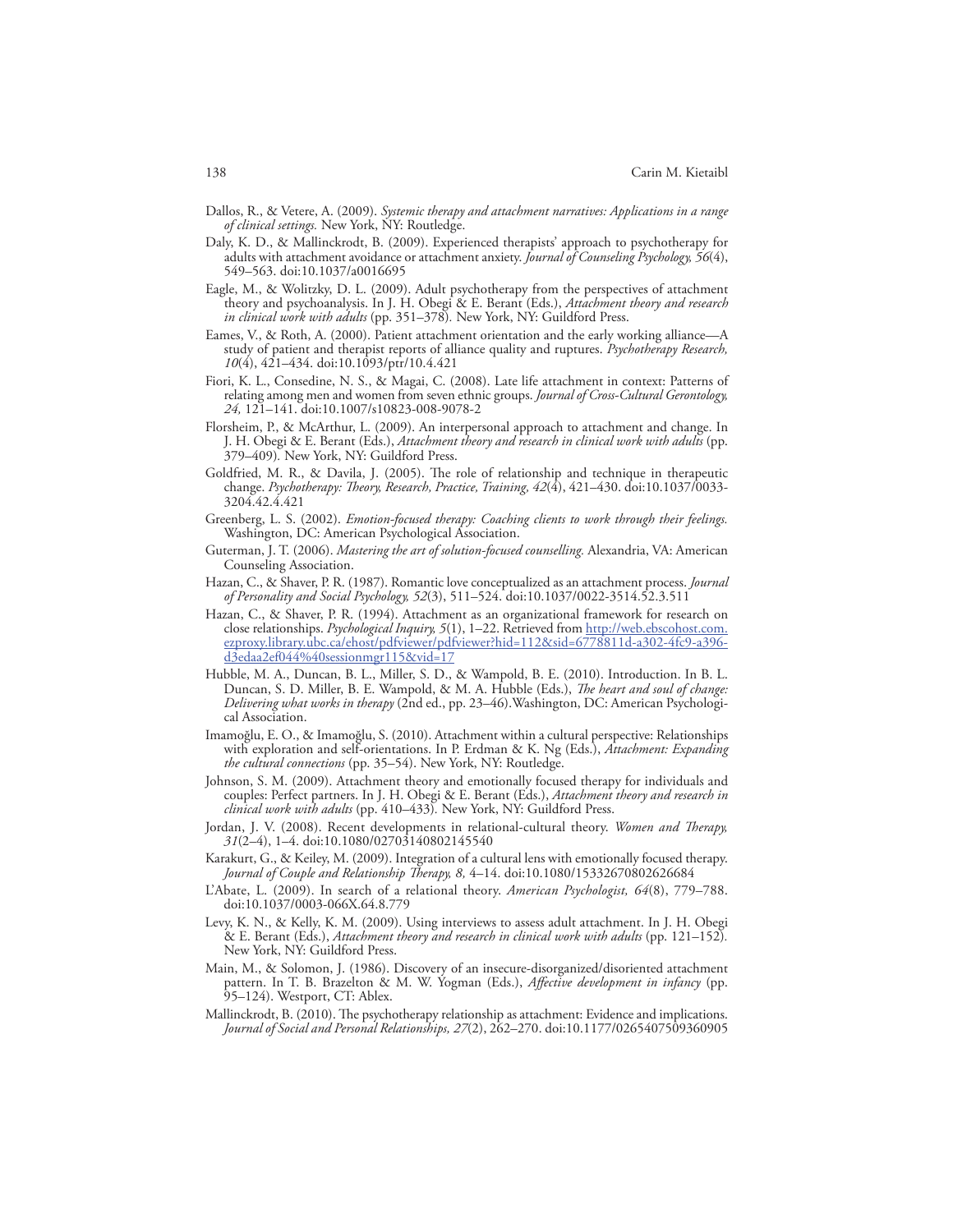- Mallinckrodt, B., Daly, K., & Wang, C. D. C. (2009). An attachment approach to adult psychotherapy. In J. H. Obegi & E. Berant (Eds.), *Attachment theory and research in clinical work with adults* (pp. 234–268)*.* New York, NY: Guildford Press.
- Marmarosh, C. L., Gelso, C. J., Markin, R. D., Majors, R., Mallery, C., & Choi, J. (2009). The real relationship in psychotherapy: Relationships to adult attachments, working alliance, transference, and therapy outcome. *Journal of Counseling Psychology, 53*(3), 337–350. doi:10.1037/a0015169
- McBride, C., & Atkinson, L. (2009). Attachment theory and cognitive-behavioral therapy. In J. H. Obegi & E. Berant (Eds.), *Attachment theory and research in clinical work with adults* (pp. 434–458)*.* New York, NY: Guilford Press.
- Metzger, S., Erdman, P., & Ng, K. (2010). Attachment in cultural contexts. In P. Erdman & K. Ng (Eds.), *Attachment: Expanding the cultural connections* (pp. 3–12). New York, NY: Routledge.
- Meyer, B., & Pilkonis, P. A. (2001). Attachment style. *Psychotherapy: Theory, Research, Practice, Training, 38*(4), 466–472. doi:10.1037/0033-3204.38.4.466
- Miller, W. R., & Rollnick, S. (2002). *Motivational interviewing: Preparing people for change* (2nd ed.). New York, NY: Guilford Press.
- Mizuta, I., Zahn-Waxler, C., Cole, P., & Hiruma, N. (1996). A cross-cultural study of preschoolers' attachment: Security and sensitivity in Japanese and US dyads. *International Journal of Behavioral Development, 19*(1), 141–159. doi:10.1080/016502596385992
- Mohr, J. J., Gelso, C. J., & Hill, C. E. (2005). Client and counselor trainee attachment as predictors of session evaluation and countertransference behavior in first counseling sessions. *Journal of Counseling Psychology, 52*(3), 298–309. doi:10.1037/0022-0167.52.3.298
- Norcross, J. C. (2010). The therapy relationship. In B. L. Duncan, S. D. Miller, B. E. Wampold, & M. A. Hubble (Eds.), *The heart and soul of change: Delivering what works in therapy* (2nd ed., pp. 113–142).Washington, DC: American Psychological Association.
- Payne, M. (2006). *Narrative therapy: An introduction for counsellors* (2nd ed.). London, UK: Sage.
- Pearce, J. W., & Pezzot-Pearce, T. D. (2007). *Psychotherapy of abused and neglected children* (2nd ed.). New York, NY: Guilford Press.
- Prochaska, J. O., & DiClemente, C. C. (1984). *The transtheoretical approach: Crossing traditional boundaries of therapy.* Homewood, IL: Dow Jones-Irwin.
- Rogers, C. (1957). The necessary and sufficient conditions of therapeutic personality change. *Journal of Consulting Psychology, 21*(2)*,* 95–103. Retrieved from http://web.ebscohost.com. ezproxy.library.ubc.ca/ehost/pdfviewer/pdfviewer?hid=112&sid=6778811d-a302-4fc9-a396 d3edaa2ef044%40sessionmgr115&vid=29
- Rollnick, S., Miller, W. R., & Butler, C. (2008). *Motivational interviewing in health care: Helping patients change behavior.* New York, NY: Guilford Press.
- Romano, V., Fitzpatrick, M., & Janzen, J. (2008). The secure-base hypothesis: Global attachment, attachment to counselor, and session exploration in psychotherapy. *Journal of Counseling Psychology, 55*(4), 495–504. doi:10.1037/a0013721
- Rothbaum, F., Kakinuma, M., Nagaoka, R., & Azuma, H. (2007). Attachment and amae: Parentchild closeness in the United States and Japan. *Journal of Cross-Cultural Psychology, 38*(4), 465–486. doi:10.1177/0022022107302315
- Rothbaum, F., Weisz, J., Pott, M., Miyake, K., & Morelli, G. (2000). Attachment and culture: Security in the United States and Japan. *American Psychologist, 55*(10), 1093–1104. doi:10.1037/0003066X.55.10.1093
- Rubino, G., Barker, C., Roth, T., & Fearon, P. (2000). Therapist empathy and depth of interpretation in response to potential alliance ruptures: The role of therapist and patient attachment styles. *Psychotherapy Research, 10*(4), 408–420. doi:10.1093/ptr/10.4.408
- Shaver, P. R., & Mikulincer, M. (2009). An overview of adult attachment theory. In J. H. Obegi & E. Berant (Eds.), *Attachment theory and research in clinical work with adults* (pp. 17–45)*.* New York, NY: Guildford Press.
- Siegel, D. J. (2010). *The mindful therapist: A clinician's guide to mindsight and neural integration.*  New York, NY: Norton.
- Sprenkle, D. H., Davis, S. D., & Lebow, J. L. (2009). *Common factors in couple and family therapy: The overlooked foundation for effective practice.* New York, NY: Guilford.